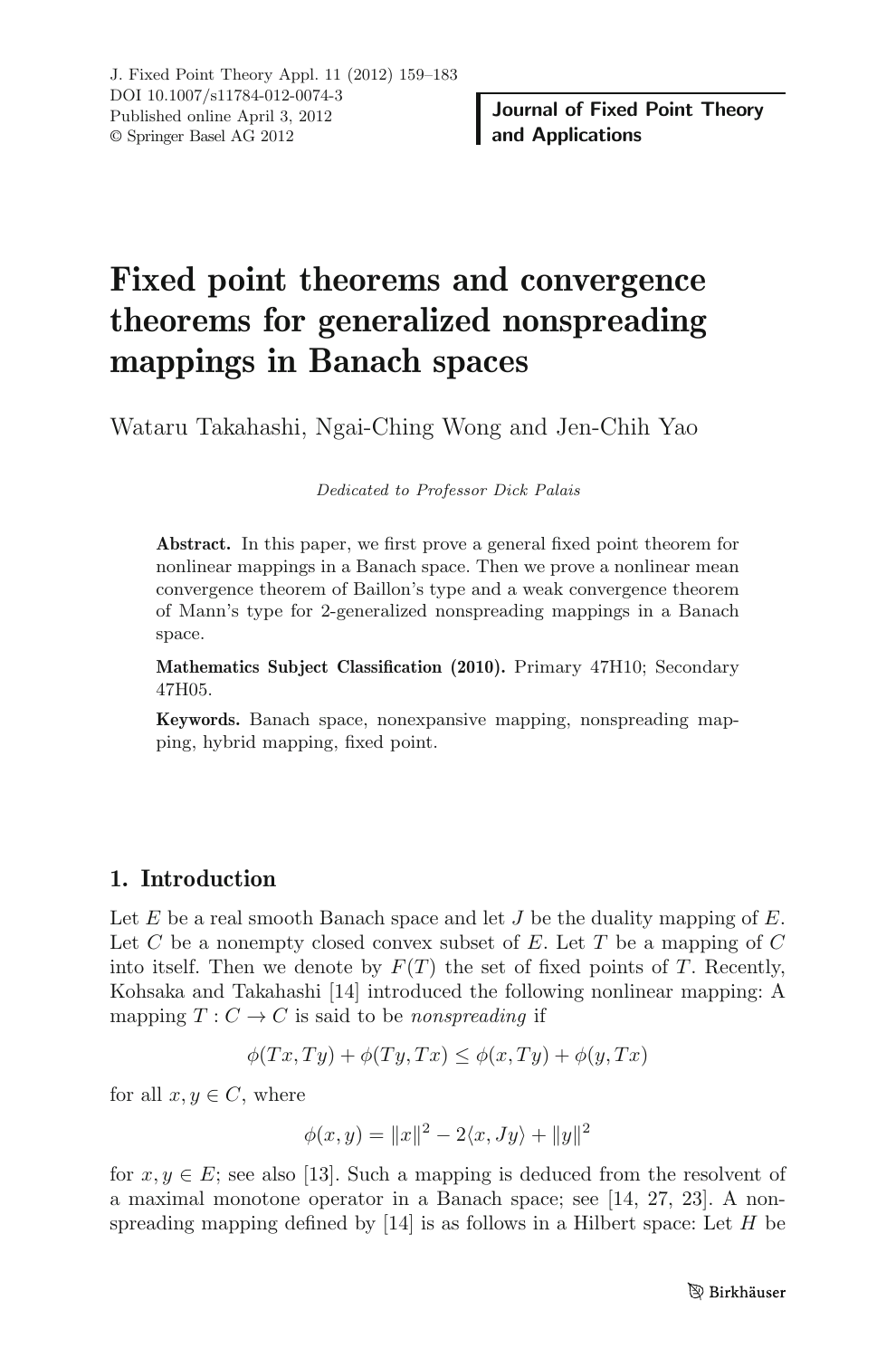a real Hilbert space and let  $C$  be a nonempty closed convex subset of  $H$ . A mapping  $T: C \to C$  is said to be nonspreading [14] if

$$
2||Tx - Ty||^2 \le ||Tx - y||^2 + ||Ty - x||^2 \tag{1.1}
$$

for all  $x, y \in C$ . Takahashi [22] also defined another nonlinear mapping in a Hilbert space: A mapping  $T: C \to C$  is said to be hybrid [22] if

$$
3||Tx - Ty||^2 \le ||x - y||^2 + ||Tx - y||^2 + ||Ty - x||^2 \tag{1.2}
$$

for all  $x, y \in C$ . Furthermore, we know that a mapping  $T : C \to C$  is said to be *nonerpansive* if be nonexpansive if

$$
||Tx - Ty|| \le ||x - y||
$$

for all  $x, y \in C$ ; see [4, 21]. The classes of nonexpansive mappings, nonspread-<br>ing mappings and hybrid mappings in a Hilbert space are deduced from the ing mappings and hybrid mappings in a Hilbert space are deduced from the class of firmly nonexpansive mappings; see [22]. A mapping  $F: C \to C$  is said to be firmly nonexpansive if

$$
||Fx - Fy||^2 \le \langle x - y, Fx - Fy \rangle
$$

for all  $x, y \in C$ ; see [3, 4]. Recently, Kocourek, Takahashi and Yao [10] intro-<br>duced a class of nonlinear mannings called generalized hybrid containing the duced a class of nonlinear mappings called generalized hybrid containing the classes of nonexpansive mappings, nonspreading mappings and hybrid mappings in a Hilbert space: A mapping  $T: C \to C$  is called *generalized hybrid* [10] if there exist  $\alpha, \beta \in \mathbb{R}$  such that

$$
\alpha ||Tx - Ty||2 + (1 - \alpha) ||x - Ty||2 \le \beta ||Tx - y||2 + (1 - \beta) ||x - y||2
$$

for all  $x, y \in C$ . Kocourek, Takahashi and Yao [11] also extended the class of generalized hybrid mappings in a Hilbert space to Banach spaces: Let  $E$  be a smooth Banach space and let  $C$  be a nonempty closed convex subset of  $E$ . Then a mapping  $T: C \to C$  is called *generalized nonspreading* if there exist  $\alpha, \beta, \gamma, \delta \in \mathbb{R}$  such that<br> $\alpha \phi(Tx, Tu) + (1 - \epsilon)$ 

$$
\alpha\phi(Tx,Ty) + (1-\alpha)\phi(x,Ty) + \gamma\{\phi(Ty,Tx) - \phi(Ty,x)\}\
$$
  
\n
$$
\leq \beta\phi(Tx,y) + (1-\beta)\phi(x,y) + \delta\{\phi(y,Tx) - \phi(y,x)\}\
$$
\n(1.3)

for all  $x, y \in C$ . Very recently, Maruyama, Takahashi and Yao [16] introduced a broad class of nonlinear mappings containing the class of generalized hybrid mappings defined by [10] in a Hilbert space: A mapping  $T: C \to C$  is called 2-generalized hybrid if there exist  $\alpha_1, \alpha_2, \beta_1, \beta_2 \in \mathbb{R}$  such that

$$
\alpha_1 \|T^2x - Ty\|^2 + \alpha_2 \|Tx - Ty\|^2 + (1 - \alpha_1 - \alpha_2) \|x - Ty\|^2
$$
  
\n
$$
\leq \beta_1 \|T^2x - y\|^2 + \beta_2 \|Tx - y\|^2 + (1 - \beta_1 - \beta_2) \|x - y\|^2
$$

for all  $x, y \in C$ . Motivated by [16, 11], we introduced three classes of nonlinear mappings in Banach spaces [26] which contain the class of 2-generalized hybrid mappings in a Hilbert space. Then we proved fixed point theorems for these classes of nonlinear mappings in Banach spaces.

In this paper, we deal with the class of 2-generalized nonspreading mappings which is one of the three classes of nonlinear mappings defined in [26] in Banach spaces. We first prove a general fixed point theorem of nonlinear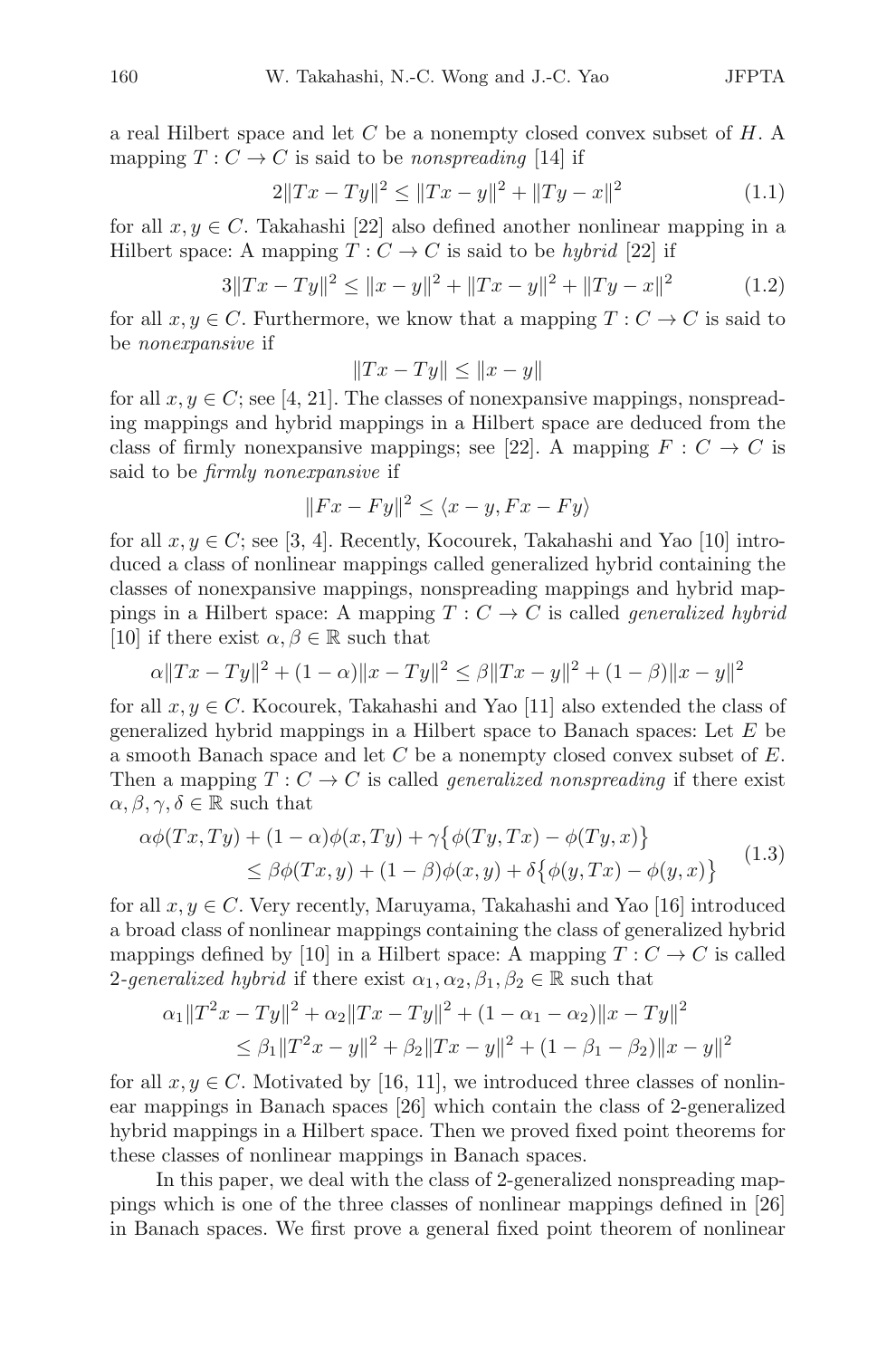mappings in a Banach space. Using this result, we give another proof of our fixed point theorem [26] for 2-generalized nonspreading mappings in Banach spaces. Then we prove a nonlinear mean convergence theorem of Baillon's type [2] and a weak convergence theorem of Mann's type[15] for such nonlinear mappings in a Banach space.

### **2. Preliminaries**

Let E be a real Banach space with norm  $\|\cdot\|$  and let  $E^*$  be the topological dual space of E. We denote the value of  $y^* \in E^*$  at  $x \in E$  by  $\langle x, y^* \rangle$ . When  ${x_n}$  is a sequence in E, we denote the strong convergence of  ${x_n}$  to  $x \in E$ by  $x_n \to x$  and the weak convergence by  $x_n \to x$ . The modulus  $\delta$  of convexity of  $E$  is defined by

$$
\delta(\epsilon) = \inf \left\{ 1 - \frac{\|x + y\|}{2} : \|x\| \le 1, \|y\| \le 1, \|x - y\| \ge \epsilon \right\}
$$

for every  $\epsilon$  with  $0 \leq \epsilon \leq 2$ . A Banach space E is said to be uniformly convex if  $\delta(\epsilon) > 0$  for every  $\epsilon > 0$ . A uniformly convex Banach space is strictly convex and reflexive. Let  $C$  be a nonempty subset of a Banach space  $E$ . A mapping  $T: C \to C$  is nonexpansive if  $||Tx-Ty|| \le ||x-y||$  for all  $x, y \in C$ . A mapping  $T: C \to C$  is quasi-nonexpansive if  $F(T) \neq \emptyset$  and  $||Tx - y|| \leq ||x - y||$  for all  $x \in C$  and  $y \in F(T)$ , where  $F(T)$  is the set of fixed points of T. If C is a nonempty closed convex subset of a strictly convex Banach space E and  $T: C \to C$  is quasi-nonexpansive, then  $F(T)$  is closed and convex; see Itoh and Takahashi [8].

Let E be a Banach space. The *duality mapping* J from E into  $2^{E^*}$  is defined by

$$
Jx = \{x^* \in E^* : \langle x, x^* \rangle = ||x||^2 = ||x^*||^2\}
$$

for every  $x \in E$ . Let  $U = \{x \in E : ||x|| = 1\}$ . The norm of E is said to be *Gâteaux differentiable* if for each  $x, y \in U$  the limit Gâteaux differentiable if for each  $x, y \in U$ , the limit

$$
\lim_{t \to 0} \frac{\|x + ty\| - \|x\|}{t}
$$
\n(2.1)

exists. In this case, E is called *smooth*. We know that E is smooth if and only if I is a single-valued manning of E into  $F^*$ . We also know that E is only if J is a single-valued mapping of E into  $E^*$ . We also know that E is reflexive if and only if  $J$  is surjective, and  $E$  is strictly convex if and only if  $J$  is one-to-one. Therefore, if  $E$  is a smooth, strictly convex and reflexive Banach space, then  $J$  is a single-valued bijection. The norm of  $E$  is said to be uniformly Gâteaux differentiable if for each  $y \in U$ , the limit (2.1) is attained uniformly for  $x \in U$ . It is also said to be Fréchet differentiable if for each  $x \in U$ , the limit (2.1) is attained uniformly for  $y \in U$ . A Banach space E is called uniformly smooth if the limit (2.1) is attained uniformly for  $x, y \in U$ . It is known that if the norm of  $E$  is uniformly Gâteaux differentiable, then  $J$ is uniformly norm-to-weak<sup>\*</sup> continuous on each bounded subset of  $E$ , and if the norm of  $E$  is Fréchet differentiable, then  $J$  is norm-to-norm continuous. If  $E$  is uniformly smooth,  $J$  is uniformly norm-to-norm continuous on each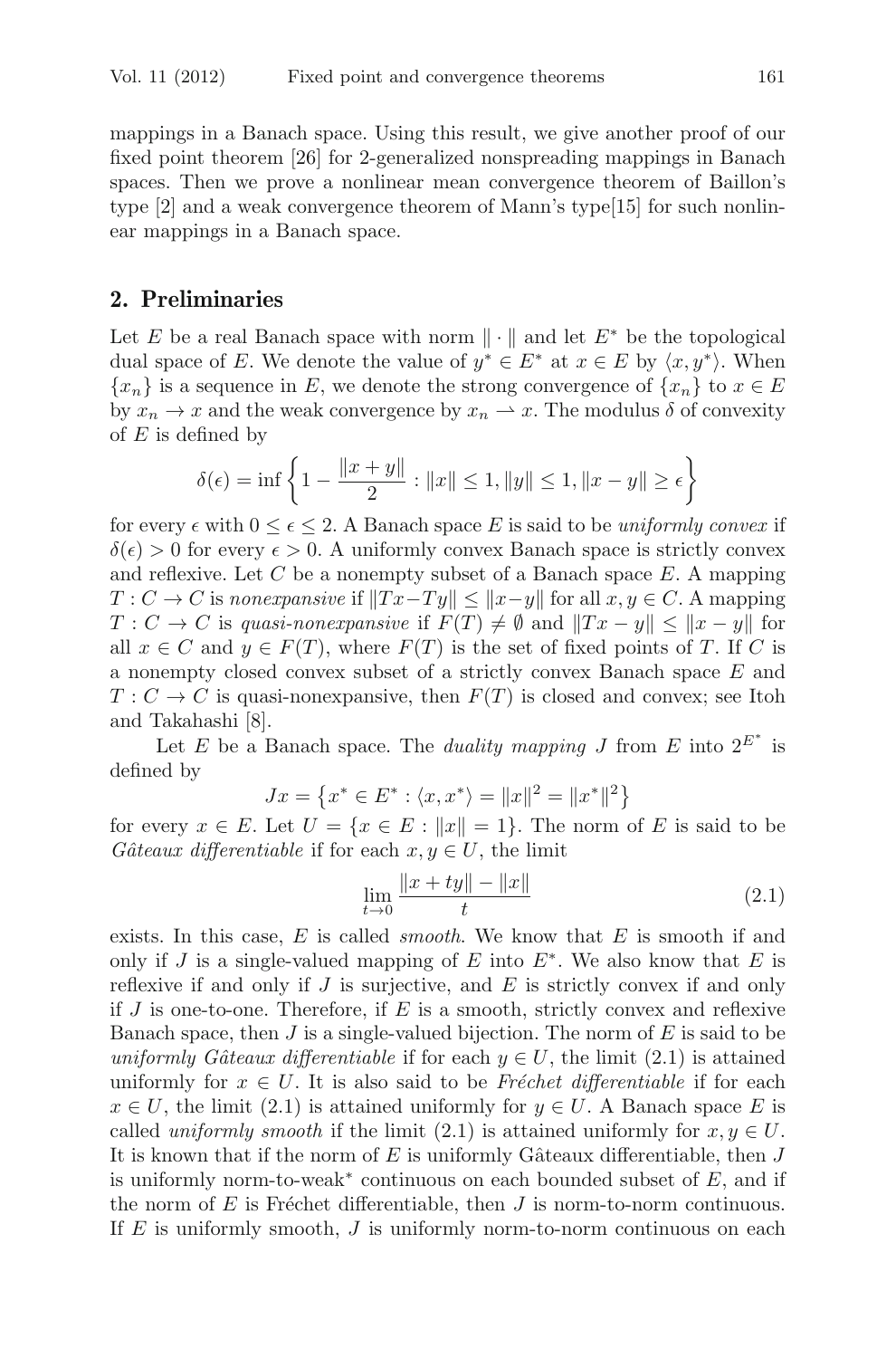bounded subset of  $E$ . For more details, see [19, 20]. The following result is also in [19, 20].

**Lemma 2.1.** Let E be a smooth Banach space and let J be the duality mapping on E. Then  $\langle x - y, Jx - Jy \rangle \geq 0$  for all  $x, y \in E$ . Further, if E is strictly convex and  $\langle x-y, Jx-Jy \rangle = 0$ , then  $x=y$ .

Let E be a smooth Banach space. The function  $\phi : E \times E \to (-\infty, \infty)$ is defined by

$$
\phi(x, y) = ||x||^2 - 2\langle x, Jy \rangle + ||y||^2 \tag{2.2}
$$
\n(i) is the duality mapping of  $F_1$  and  $W_2$  has the form

for  $x, y \in E$ , where J is the duality mapping of E; see [1, 9]. We have from he definition of  $\phi$  that the definition of  $\phi$  that

$$
\phi(x, y) = \phi(x, z) + \phi(z, y) + 2\langle x - z, Jz - Jy \rangle \tag{2.3}
$$

for all  $x, y, z \in E$ . From  $(\|x\| - \|y\|)^2 \le \phi(x, y)$  for all  $x, y \in E$ , we can see<br>that  $\phi(x, y) > 0$ . Further, we can obtain the following equality: that  $\phi(x, y) \geq 0$ . Further, we can obtain the following equality:

$$
2\langle x-y, Jz - Jw \rangle = \phi(x, w) + \phi(y, z) - \phi(x, z) - \phi(y, w)
$$
 (2.4)

for  $x, y, z, w \in E$ . If E is additionally assumed to be strictly convex, then from Lemma 2.1 we have from Lemma 2.1 we have

$$
\phi(x, y) = 0 \Longleftrightarrow x = y. \tag{2.5}
$$

The following lemmas are in Xu [29] and Kamimura and Takahashi [9], respectively.

**Lemma 2.2.** Let E be a uniformly convex Banach space and let  $r > 0$ . Then there exists a strictly increasing, continuous and convex function  $q : [0, \infty) \rightarrow$  $[0,\infty)$  such that  $g(0) = 0$  and

$$
\|\lambda x + (1 - \lambda)y\|^2 \le \lambda \|x\|^2 + (1 - \lambda)\|y\|^2 - \lambda(1 - \lambda)g(\|x - y\|)
$$
  
for all  $x, y \in B_r$  and  $\lambda$  with  $0 \le \lambda \le 1$ , where  $B_r = \{z \in E : \|z\| \le r\}.$ 

**Lemma 2.3.** Let E be a smooth and uniformly convex Banach space and let  $r > 0$ . Then there exists a strictly increasing, continuous and convex function  $g:[0,2r] \to \mathbb{R}$  such that  $g(0) = 0$  and

$$
g(||x - y||) \le \phi(x, y)
$$

for all  $x, y \in B_r$ , where  $B_r = \{z \in E : ||z|| \leq r\}.$ 

Let  $E$  be a smooth Banach space and let  $C$  be a nonempty subset of  $E$ . Then a mapping  $T: C \to C$  is called *generalized nonexpansive* [5] if  $F(T) \neq \emptyset$ and

$$
\phi(Tx, y) \le \phi(x, y)
$$

for all  $x \in C$  and  $y \in F(T)$ . Let D be a nonempty subset of a Banach space E.<br>A mapping  $R : F \to D$  is said to be *suppu* if A mapping  $R: E \to D$  is said to be sunny if

$$
R(Rx + t(x - Rx)) = Rx
$$

for all  $x \in E$  and  $t \geq 0$ . A mapping  $R : E \to D$  is said to be a *retraction* or a projection if  $Rx = x$  for all  $x \in D$ . A nonempty subset D of a smooth Banach space  $E$  is said to be a *generalized nonexpansive retract* (resp., sunny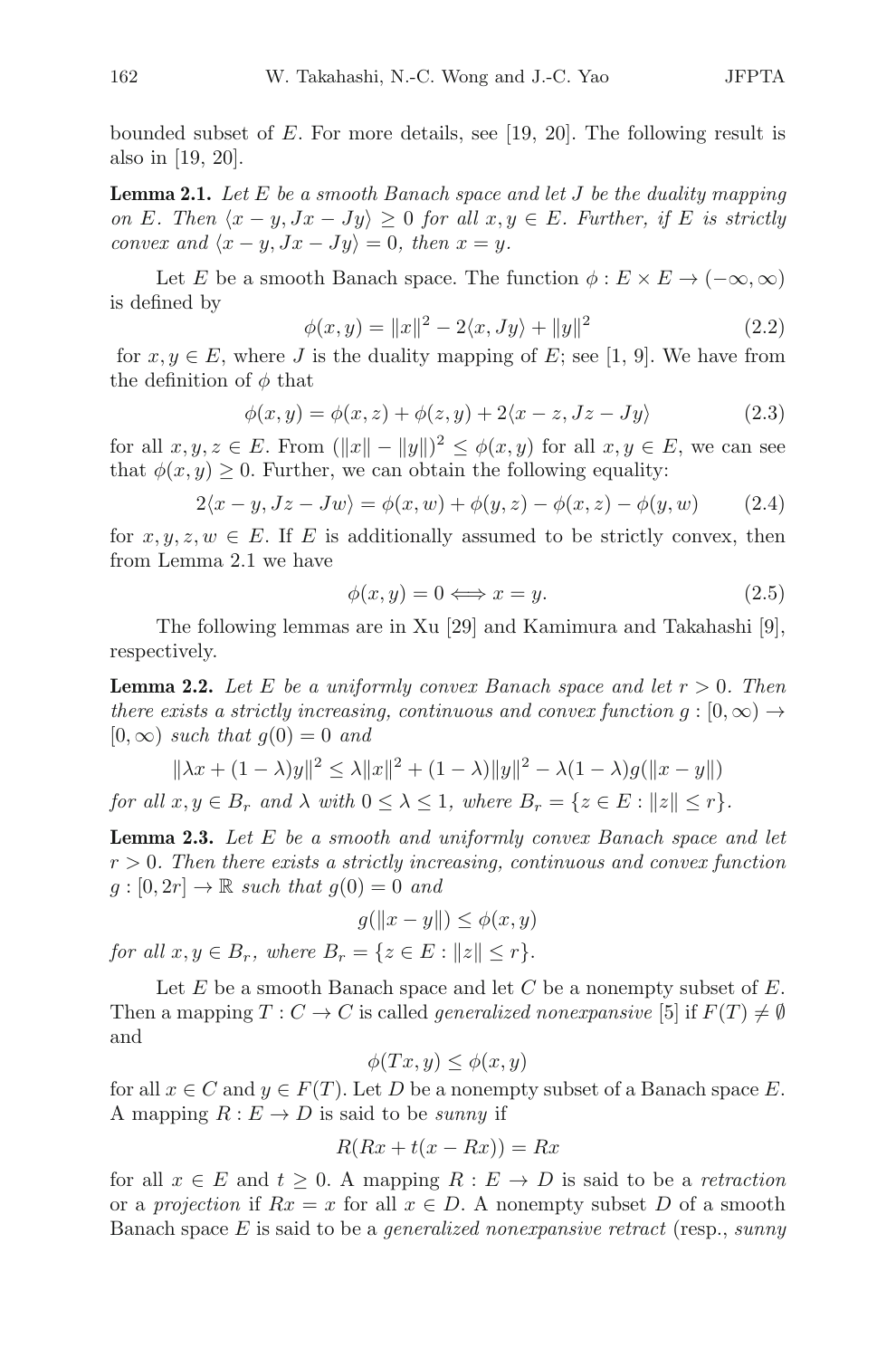*generalized nonexpansive retract*) of  $E$  if there exists a generalized nonexpansive retraction (resp., sunny generalized nonexpansive retraction) R from  $E$  onto  $D$ ; see [5] for more details. The following results are in Ibaraki and Takahashi [5].

**Theorem 2.4.** Let C be a nonempty closed sunny generalized nonexpansive retract of a smooth and strictly convex Banach space E. Then the sunny generalized nonexpansive retraction from E onto C is uniquely determined.

**Theorem 2.5.** Let C be a nonempty closed subset of a smooth and strictly convex Banach space E such that there exists a sunny generalized nonexpansive retraction R from E onto C and let  $(x, z) \in E \times C$ . Then the following hold:

- (i)  $z = Rx$  if and only if  $\langle x z, Jy Jz \rangle \leq 0$  for all  $y \in C$ ;
- (ii)  $\phi(Rx, z) + \phi(x, Rx) \leq \phi(x, z)$ .

In 2007, Kohsaka and Takahashi [12] proved the following results.

**Theorem 2.6.** Let E be a smooth, strictly convex and reflexive Banach space and let  $C$  be a nonempty closed subset of  $E$ . Then the following are equivalent:

- (a) C is a sunny generalized nonexpansive retract of  $E$ ;
- (b) C is a generalized nonexpansive retract of  $E$ ;
- (c) JC is closed and convex.

**Theorem 2.7.** Let E be a smooth, strictly convex and reflexive Banach space and let  $C$  be a nonempty closed sunny generalized nonexpansive retract of  $E$ . Let  $R$  be the sunny generalized nonexpansive retraction from  $E$  onto  $C$  and let  $(x, z) \in E \times C$ . Then the following are equivalent:

(i) 
$$
z = Rx;
$$
  
(ii)  $\phi(x, z) =$ 

(ii)  $\phi(x, z) = \min_{y \in C} \phi(x, y)$ .

Very recently, Ibaraki and Takahashi [7] also obtained the following result concerning the set of fixed points of a generalized nonexpansive mapping.

**Theorem 2.8.** Let E be a reflexive, strictly convex and smooth Banach space and let T be a generalized nonexpansive mapping from E into itself. Then  $F(T)$  is closed and  $JF(T)$  is closed and convex.

The following theorem is proved using Theorems 2.6 and 2.8.

**Theorem 2.9 (see** [7]**).** Let E be a reflexive, strictly convex and smooth Banach space and let  $T$  be a generalized nonexpansive mapping from  $E$  into itself. Then  $F(T)$  is a sunny generalized nonexpansive retract of E.

Let  $l^{\infty}$  be the Banach space of bounded sequences with supremum norm.<br>  $\mu$  be an element of  $(l^{\infty})^*$  (the dual space of  $l^{\infty}$ ). Then, we denote by Let  $\mu$  be an element of  $(l^{\infty})^*$  (the dual space of  $l^{\infty}$ ). Then, we denote by  $u(f)$  the value of  $u$  at  $f = (x, x_0, x_0) \in l^{\infty}$ . Sometimes we denote  $\mu(f)$  the value of  $\mu$  at  $f = (x_1, x_2, x_3,...) \in l^{\infty}$ . Sometimes, we denote by  $\mu_n(x_n)$  the value  $\mu(f)$ . A linear functional  $\mu$  on  $l^{\infty}$  is called a *mean* if  $\mu(e) = ||\mu|| = 1$  where  $e = (1, 1, 1)$ . A mean  $\mu$  is called a *Banach limit* on  $\mu(e) = ||\mu|| = 1$ , where  $e = (1, 1, 1, \ldots)$ . A mean  $\mu$  is called a *Banach limit* on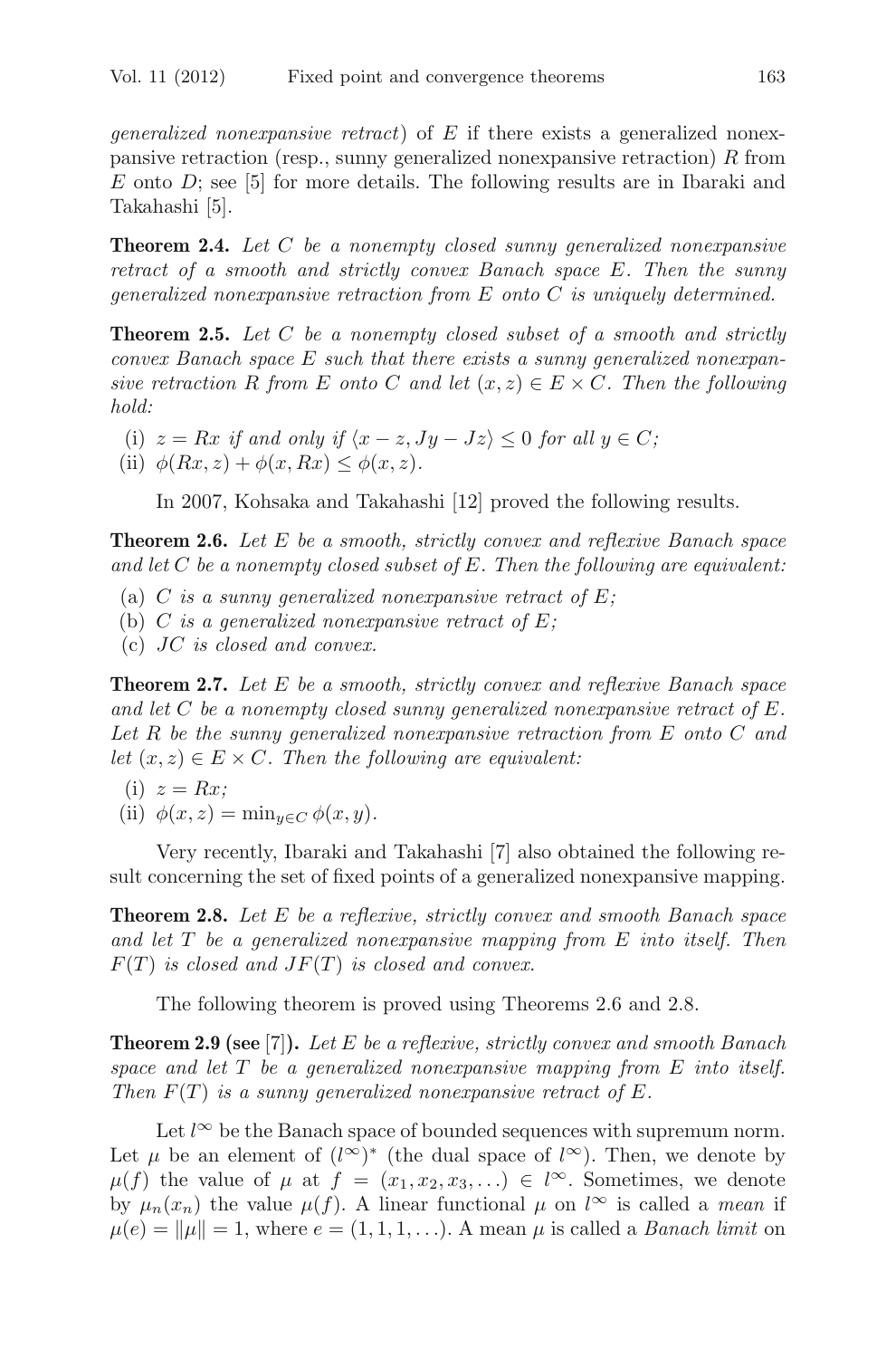If  $\mu$  is a Banach limit on  $l^{\infty}$ , then for  $f = (x_1, x_2, x_3, ...) \in l^{\infty}$ ,  $\infty$  if  $\mu_n(x_{n+1}) = \mu_n(x_n)$ . We know that there exists a Banach limit on  $l^{\infty}$ .<br>  $f \mu$  is a Banach limit on  $l^{\infty}$  then for  $f = (x_1, x_2, x_3) \in l^{\infty}$ 

$$
\liminf_{n \to \infty} x_n \le \mu_n(x_n) \le \limsup_{n \to \infty} x_n.
$$

In particular, if  $f = (x_1, x_2, x_3, ...) \in l^{\infty}$  and  $x_n \to a \in \mathbb{R}$ , then we have  $u(f) = u(x) = a$ . For the proof of existence of a Banach limit and its other  $\mu(f) = \mu_n(x_n) = a$ . For the proof of existence of a Banach limit and its other elementary properties, see [19].

#### **3. Fixed point theorems**

Let  $E$  be a smooth Banach space and let  $C$  be a nonempty closed convex subset of E. Let  $n \in \mathbb{N}$ . Then a mapping  $T: C \to C$  is called *n*-generalized nonspreading [26] if there exist  $\alpha_1, \alpha_2, \ldots, \alpha_n, \beta_1, \beta_2, \ldots, \beta_n, \gamma_1, \gamma_2, \ldots, \gamma_n$ ,  $\delta_1, \delta_2, \ldots, \delta_n \in \mathbb{R}$  such that for all  $x, y \in C$ ,

$$
\sum_{k=1}^{n} \alpha_k \phi(T^{n+1-k}x, Ty) + \left(1 - \sum_{k=1}^{n} \alpha_k\right) \phi(x, Ty) \n+ \sum_{k=1}^{n} \gamma_k \{ \phi(Ty, T^{n+1-k}x) - \phi(Ty, x) \} \n\leq \sum_{k=1}^{n} \beta_k \phi(T^{n+1-k}x, y) + \left(1 - \sum_{k=1}^{n} \beta_k\right) \phi(x, y) \n+ \sum_{k=1}^{n} \delta_k \{ \phi(y, T^{n+1-k}x) - \phi(y, x) \}.
$$
\n(3.1)

Such a mapping is called  $(\alpha_1, \alpha_2, \ldots, \alpha_n, \beta_1, \beta_2, \ldots, \beta_n, \gamma_1, \gamma_2, \ldots, \gamma_n, \delta_1,$  $\delta_2,\ldots,\delta_n$ )-generalized nonspreading. For example, an  $(\alpha_1,\alpha_2,\beta_1,\beta_2,\gamma_1,\gamma_2,\gamma_2)$  $\delta_1, \delta_2$ )-generalized nonspreading mapping is as follows:

$$
\alpha_1 \phi(T^2 x, Ty) + \alpha_2 \phi(T x, Ty) + (1 - \alpha_1 - \alpha_2) \phi(x, Ty) \n+ \gamma_1 \{\phi(T y, T^2 x) - \phi(T y, x)\} + \gamma_2 \{\phi(T y, Tx) - \phi(T y, x)\} \n\leq \beta_1 \phi(T^2 x, y) + \beta_2 \phi(T x, y) + (1 - \beta_1 - \beta_2) \phi(x, y) \n+ \delta_1 \{\phi(y, T^2 x) - \phi(y, x)\} + \delta_2 \{\phi(y, Tx) - \phi(y, x)\}
$$
\n(3.2)

for all  $x, y \in C$ . This is also called a 2-*qeneralized nonspreading* mapping; see [26]. We know that an  $(\alpha_1, \alpha_2, \beta_1, \beta_2, \gamma_1, \gamma_2, \delta_1, \delta_2)$ -generalized nonspreading mapping is nonspreading in the sense of [14] for  $\alpha_1 = \beta_1 = \gamma_1 = \delta_1 = 0$ ,  $\alpha_2 = \beta_2 = \gamma_2 = 1$  and  $\delta_2 = 0$  in (3.2).

Now we state and prove the main result in this section.

**Theorem 3.1.** Let E be a smooth, strictly convex and reflexive Banach space with the duality mapping  $J$  and let  $C$  be a nonempty closed convex subset of E. Let T be a mapping of C into itself. Let  $\{x_n\}$  be a bounded sequence of C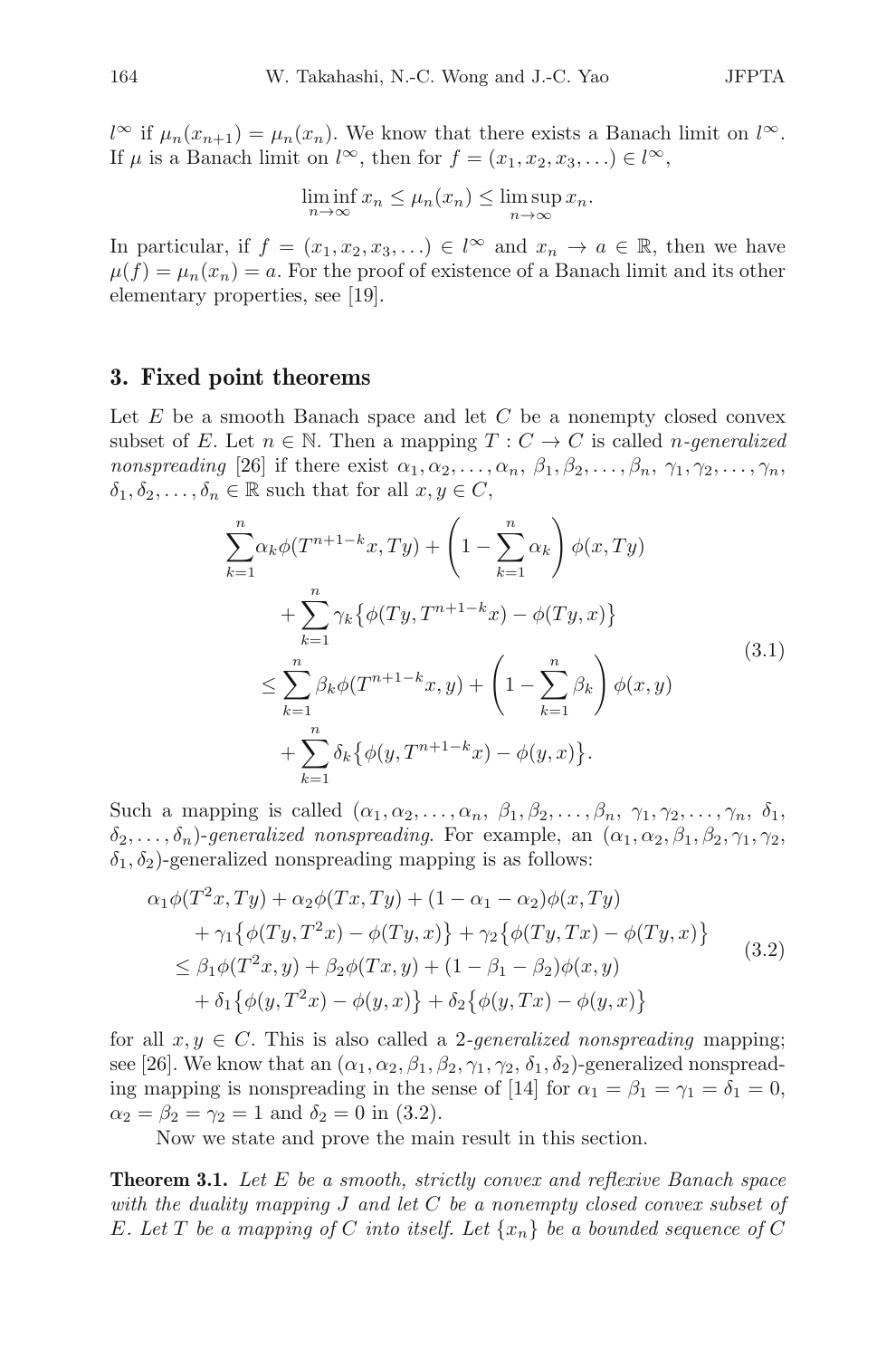and let  $\mu$  be a mean on l<sup>∞</sup>. Suppose that

$$
\mu_n \phi(x_n, Ty) \le \mu_n \phi(x_n, y)
$$

for all  $y \in C$ . Then T has a fixed point in C.

*Proof.* Using a mean  $\mu$  and a bounded sequence  $\{x_n\}$ , we define a function  $g: E^* \to \mathbb{R}$  as follows:

$$
g(x^*) = \mu_n \langle x_n, x^* \rangle
$$

for all  $x^* \in E^*$ . Since  $\mu$  is linear, g is also linear. Furthermore, we have

$$
|g(x^*)| = |\mu_n \langle x_n, x^* \rangle|
$$
  
\n
$$
\leq ||\mu|| \sup_{n \in \mathbb{N}} |\langle x_n, x^* \rangle|
$$
  
\n
$$
\leq ||\mu|| \sup_{n \in \mathbb{N}} ||x_n|| ||x^*||
$$
  
\n
$$
= \sup_{n \in \mathbb{N}} ||x_n|| ||x^*||
$$

for all  $x^* \in E^*$ . Then q is a linear and continuous real-valued function on  $E^*$ . Since  $E$  is reflexive, there exists a unique element  $z$  of  $E$  such that

$$
g(x^*) = \mu_n \langle x_n, x^* \rangle = \langle z, x^* \rangle
$$

for all  $x^* \in E^*$ . Such an element z is in C. In fact, if  $z \notin C$ , then there exists  $u^* \in E^*$  by the separation theorem [19] such that  $y^* \in E^*$  by the separation theorem [19] such that

$$
\langle z, y^* \rangle < \inf_{y \in C} \langle y, y^* \rangle.
$$

So, from  $\{x_n\} \subset C$  we have

$$
\langle z, y^* \rangle < \inf_{y \in C} \langle y, y^* \rangle \le \inf_{n \in \mathbb{N}} \langle x_n, y^* \rangle \le \mu_n \langle x_n, y^* \rangle = \langle z, y^* \rangle.
$$

This is a contradiction. Then we have  $z \in C$ . From (2.3) we have that for  $y \in C$  and  $n \in \mathbb{N}$ ,

$$
\phi(x_n, y) = \phi(x_n, Ty) + \phi(Ty, y) + 2\langle x_n - Ty, JTy - Jy \rangle.
$$

So, we have that for  $y \in C$ ,

$$
\mu_n \phi(x_n, y) = \mu_n \phi(x_n, Ty) + \mu_n \phi(Ty, y) + 2\mu_n \langle x_n - Ty, JTy - Jy \rangle
$$
  
= 
$$
\mu_n \phi(x_n, Ty) + \phi(Ty, y) + 2\langle z - Ty, JTy - Jy \rangle.
$$

Since, by assumption,  $\mu_n \phi(x_n,Ty) \leq \mu_n \phi(x_n,y)$  for all  $y \in C$ , we have

$$
\mu_n \phi(x_n, y) \le \mu_n \phi(x_n, y) + \phi(Ty, y) + 2\langle z - Ty, JTy - Jy \rangle.
$$

This implies that

$$
0 \le \phi(Ty, y) + 2\langle z - Ty, JTy - Jy \rangle.
$$

We know that z is an element of C. Putting  $y = z$ , we have that

$$
0 \le \phi(Tz, z) + 2\langle z - Tz, JTz - Jz \rangle.
$$

Thus we have from (2.4) that

$$
0 \leq \phi(Tz, z) + \phi(z, z) + \phi(Tz, Tz) - \phi(z, Tz) - \phi(Tz, z).
$$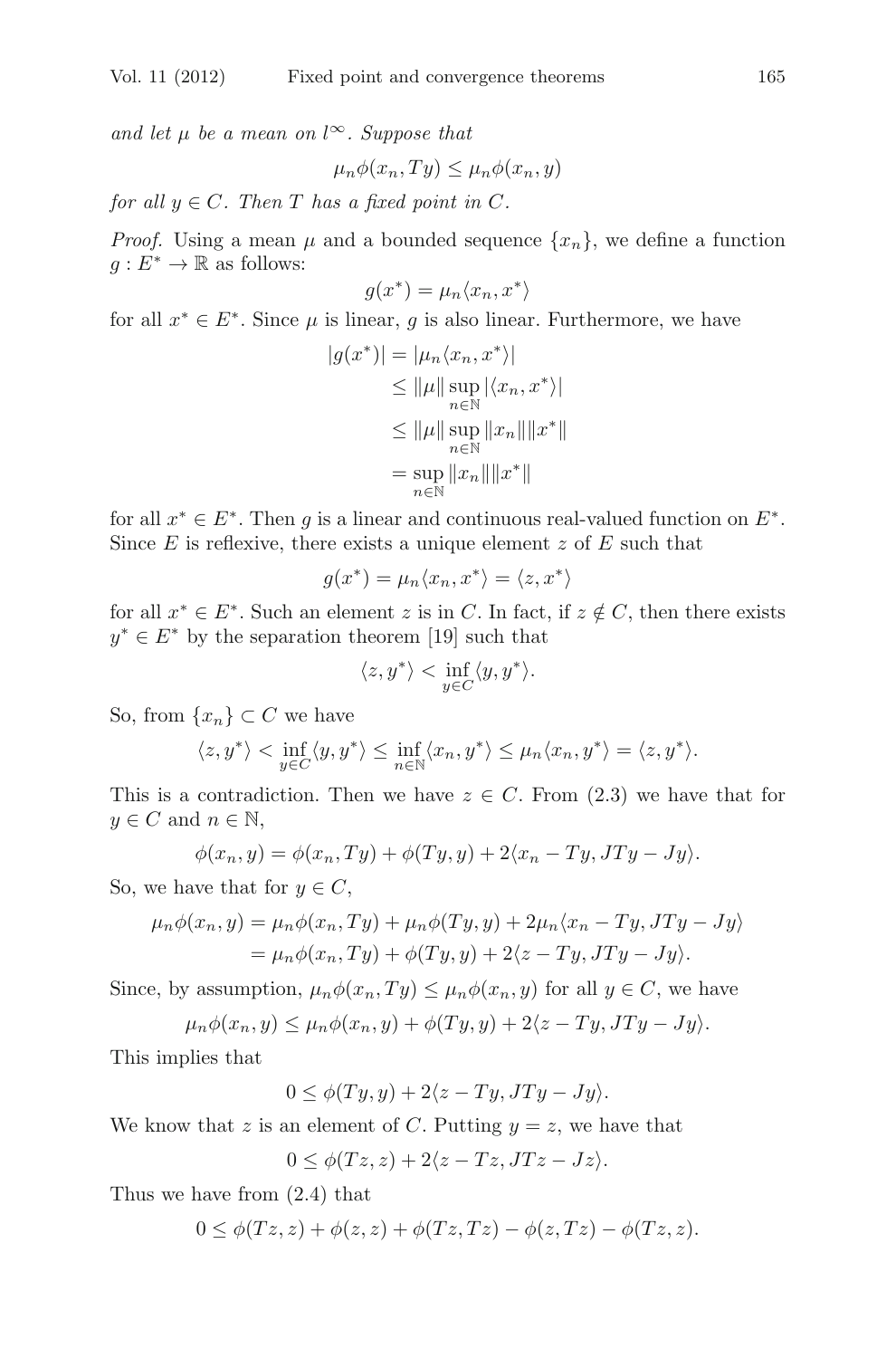So, we have  $0 \le -\phi(z, Tz)$  and hence  $0 = \phi(z, Tz)$ . Since E is strictly convex, we have  $Tz = z$ . This completes the proof. we have  $Tz = z$ . This completes the proof.

Using Theorem 3.1, we prove a fixed point theorem for *n*-generalized nonspreading mappings in a Banach space; see [26, Remark 2].

**Theorem 3.2.** Let C be a nonempty closed convex subset of a smooth, strictly convex and reflexive Banach space E and let  $T: C \to C$  be an n-generalized nonspreading mapping. Then T has a fixed point in C if and only if  $\{T^m z\}$ is bounded for some  $z \in C$ .

*Proof.* If  $F(T) \neq \emptyset$ , then  $\{T^m z\} = \{z\}$  for  $z \in F(T)$ . So,  $\{T^m z\}$  is bounded. Conversely, let  $T: C \to C$  be *n*-generalized nonspreading. Then there exist

$$
\alpha_1, \alpha_2, \ldots, \alpha_n, \beta_1, \beta_2, \ldots, \beta_n, \gamma_1, \gamma_2, \ldots, \gamma_n, \delta_1, \delta_2, \ldots, \delta_n \in \mathbb{R}
$$

such that for all  $x, y \in C$ ,

$$
\sum_{k=1}^{n} \alpha_k \phi(T^{n+1-k}x, Ty) + \left(1 - \sum_{k=1}^{n} \alpha_k\right) \phi(x, Ty) \n+ \sum_{k=1}^{n} \gamma_k \{\phi(Ty, T^{n+1-k}x) - \phi(Ty, x)\} \n\leq \sum_{k=1}^{n} \beta_k \phi(T^{n+1-k}x, y) + \left(1 - \sum_{k=1}^{n} \beta_k\right) \phi(x, y) \n+ \sum_{k=1}^{n} \delta_k \{\phi(y, T^{n+1-k}x) - \phi(y, x)\}.
$$
\n(3.3)

By assumption, we can take  $z \in C$  such that  $\{T^{m}z\}$  is bounded. Replacing x by  $T^m z$  in (3.3), we have that for any  $y \in C$  and  $m \in \mathbb{N} \cup \{0\}$ ,

$$
\sum_{k=1}^{n} \alpha_k \phi(T^{n+1-k}T^{m}z, Ty) + \left(1 - \sum_{k=1}^{n} \alpha_k\right) \phi(T^{m}z, Ty) \n+ \sum_{k=1}^{n} \gamma_k \{ \phi(Ty, T^{n+1-k}T^{m}z) - \phi(Ty, T^{m}z) \} \n\leq \sum_{k=1}^{n} \beta_k \phi(T^{n+1-k}T^{m}z, y) + \left(1 - \sum_{k=1}^{n} \beta_k\right) \phi(T^{m}z, y) \n+ \sum_{k=1}^{n} \delta_k \{ \phi(y, T^{n+1-k}T^{m}z) - \phi(y, T^{m}z) \}.
$$

Since  $\{T^{m}z\}$  is bounded, we can apply a Banach limit  $\mu$  to both sides of the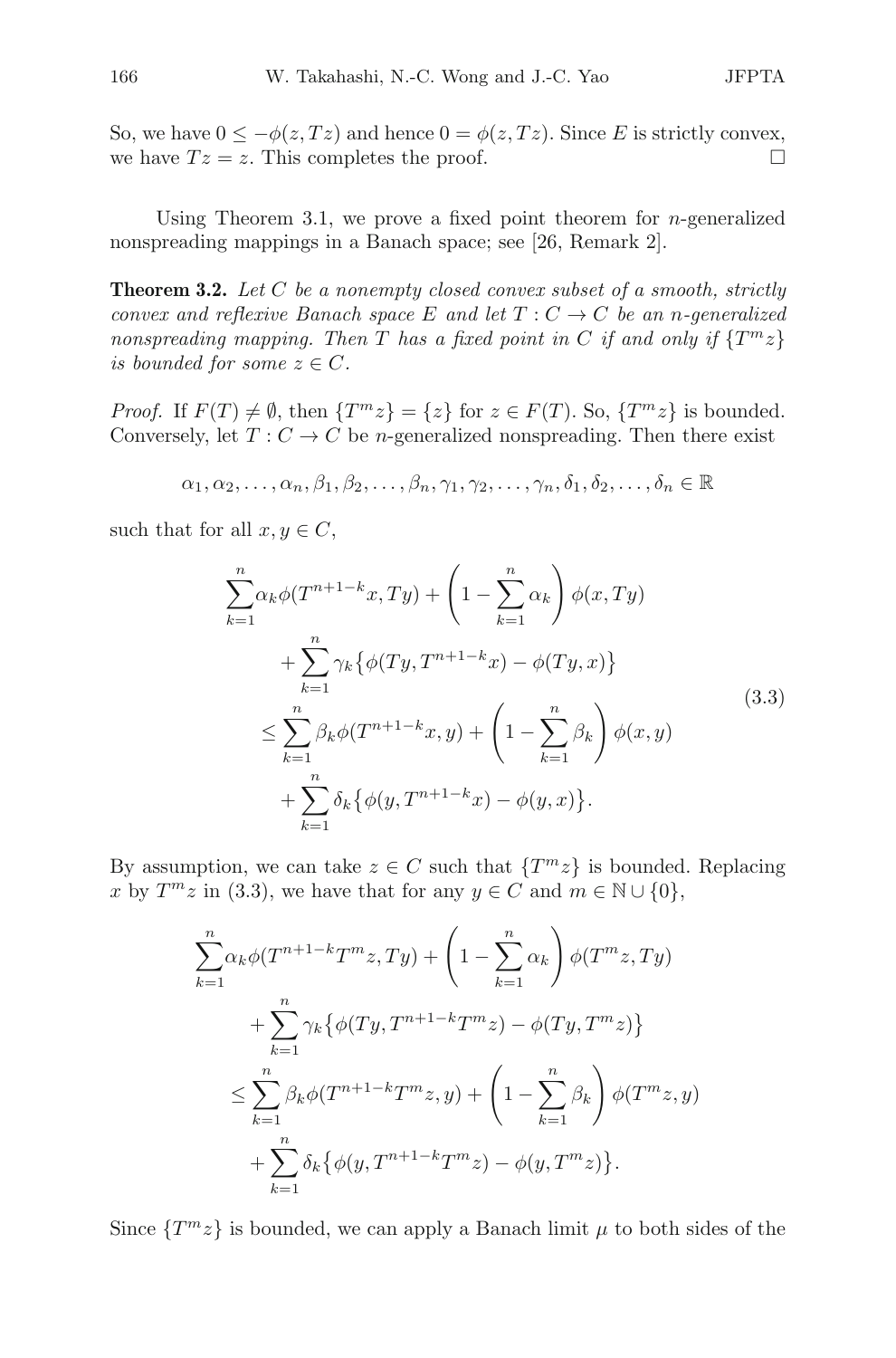above inequality. Then we have

$$
\mu_m \left( \sum_{k=1}^n \alpha_k \phi(T^{m+n+1-k} z, Ty) + \left( 1 - \sum_{k=1}^n \alpha_k \right) \phi(T^m z, Ty) + \sum_{k=1}^n \gamma_k \{ \phi(Ty, T^{m+n+1-k} z) - \phi(Ty, T^m z) \} \right) \n\leq \mu_m \left( \sum_{k=1}^n \beta_k \phi(T^{m+n+1-k} z, y) + \left( 1 - \sum_{k=1}^n \beta_k \right) \phi(T^m z, y) + \sum_{k=1}^n \delta_k \{ \phi(y, T^{m+n+1-k} z) - \phi(y, T^m z) \} \right).
$$

So, we obtain

$$
\sum_{k=1}^{n} \alpha_k \mu_m \phi(T^{m+n+1-k}z, Ty) + \left(1 - \sum_{k=1}^{n} \alpha_k\right) \mu_m \phi(T^{m}z, Ty) \n+ \sum_{k=1}^{n} \gamma_k \left\{\mu_m \phi(Ty, T^{m+n+1-k}z) - \mu_m \phi(Ty, T^{m}z)\right\} \n\leq \sum_{k=1}^{n} \beta_k \mu_m \phi(T^{m+n+1-k}z, y) + \left(1 - \sum_{k=1}^{n} \beta_k\right) \mu_m \phi(T^{m}z, y) \n+ \sum_{k=1}^{n} \delta_k \left\{\mu_m \phi(y, T^{m+n+1-k}z) - \mu_m \phi(y, T^{m}z)\right\}
$$

and hence

$$
\sum_{k=1}^{n} \alpha_k \mu_m \phi(T^m z, Ty) + \left(1 - \sum_{k=1}^{n} \alpha_k \right) \mu_m \phi(T^m z, Ty)
$$
  
+ 
$$
\sum_{k=1}^{n} \gamma_k \left\{ \mu_m \phi(Ty, T^m z) - \mu_m \phi(Ty, T^m z) \right\}
$$
  

$$
\leq \sum_{k=1}^{n} \beta_k \mu_m \phi(T^m z, y) + \left(1 - \sum_{k=1}^{n} \beta_k \right) \mu_m \phi(T^m z, y)
$$
  
+ 
$$
\sum_{k=1}^{n} \delta_k \left\{ \mu_m \phi(y, T^m z) - \mu_m \phi(y, T^m z) \right\}.
$$

This implies

$$
\mu_m \phi(T^m z, Ty) \le \mu_m \phi(T^m z, y)
$$

for all  $y \in C$ . By Theorem 3.1, T has a fixed point in C.  $\Box$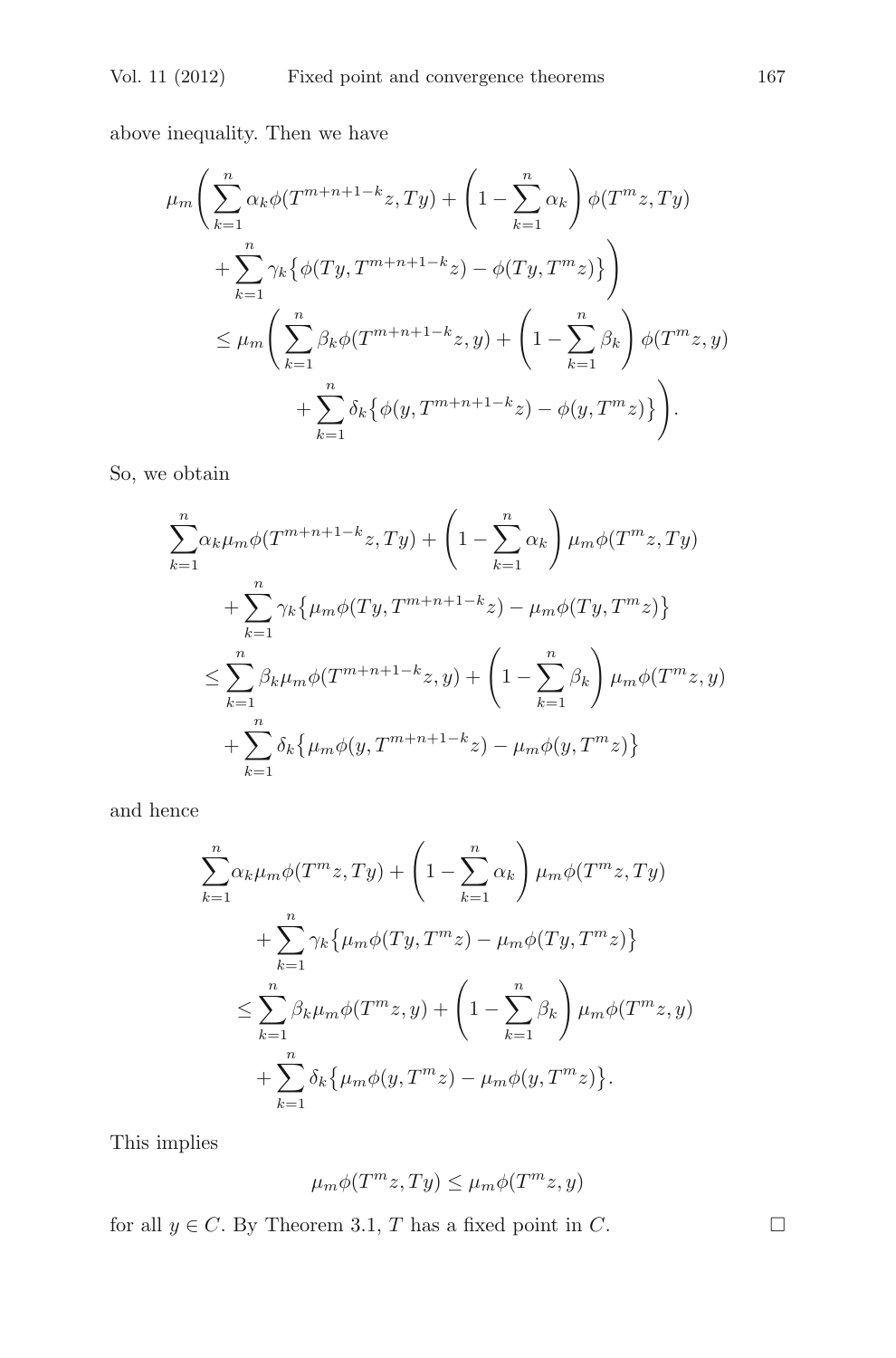# **4. Some properties of generalized nonspreading mappings**

In this section, we obtain fundamental properties for 2-generalized nonspreading mappings in a Banach space.

**Proposition 4.1.** Let E be a smooth Banach space and let C be a nonempty closed convex subset of E. Let  $\alpha_1, \alpha_2, \beta_1, \beta_2, \gamma_1, \gamma_2, \delta_1, \delta_2 \in \mathbb{R}$ . Then a mapping  $T: C \to C$  is  $(\alpha_1, \alpha_2, \beta_1, \beta_2, \gamma_1, \gamma_2, \delta_1, \delta_2)$ -generalized nonspreading if and only if T satisfies that for any  $x, y \in C$ ,

$$
0 \leq (\beta_1 - \alpha_1) \{ \phi(T^2x, Ty) - \phi(x, Ty) \} + (\beta_2 - \alpha_2) \{ \phi(Tx, Ty) - \phi(x, Ty) \} + \phi(Ty, y) + 2\langle x - Ty + \beta_1(T^2x - x) + \beta_2(Tx - x), JTy - Jy \rangle - \gamma_1 \{ \phi(Ty, T^2x) - \phi(Ty, x) \} - \gamma_2 \{ \phi(Ty, Tx) - \phi(Ty, x) \} + \delta_1 \{ \phi(y, T^2x) - \phi(y, x) \} + \delta_2 \{ \phi(y, Tx) - \phi(y, x) \}.
$$

*Proof.* Since a mapping  $T: C \to C$  is  $(\alpha_1, \alpha_2, \beta_1, \beta_2, \gamma_1, \gamma_2, \delta_1, \delta_2)$ -generalized nonspreading, we have that for any  $x, y \in C$ ,

$$
\alpha_1 \phi(T^2 x, Ty) + \alpha_2 \phi(T x, Ty) + (1 - \alpha_1 - \alpha_2) \phi(x, Ty) \n+ \gamma_1 \{\phi(T y, T^2 x) - \phi(T y, x)\} + \gamma_2 \{\phi(T y, Tx) - \phi(T y, x)\} \n\leq \beta_1 \phi(T^2 x, y) + \beta_2 \phi(T x, y) + (1 - \beta_1 - \beta_2) \phi(x, y) \n+ \delta_1 \{\phi(y, T^2 x) - \phi(y, x)\} + \delta_2 \{\phi(y, Tx) - \phi(y, x)\}.
$$

Then we have from (2.3) that for any  $x, y \in C$ ,<br>  $0 \leq \beta_1 \phi(T^2 x, y) + \beta_2 \phi(T x, y) + (1 - \beta_1 - \beta_2)$ 

$$
0 \leq \beta_1 \phi(T^2 x, y) + \beta_2 \phi(Tx, y) + (1 - \beta_1 - \beta_2) \phi(x, y) + \delta_1 \{ \phi(y, T^2 x) - \phi(y, x) \} + \delta_2 \{ \phi(y, Tx) - \phi(y, x) \} - \alpha_1 \phi(T^2 x, Ty) - \alpha_2 \phi(T x, Ty) - (1 - \alpha_1 - \alpha_2) \phi(x, Ty) - \gamma_1 \{ \phi(T y, T^2 x) - \phi(T y, x) \} - \gamma_2 \{ \phi(T y, Tx) - \phi(T y, x) \} = \beta_1 \{ \phi(T^2 x, Ty) + \phi(T y, y) + 2 \langle T^2 x - Ty, JTy - Jy \rangle \} + \beta_2 \{ \phi(T x, Ty) + \phi(T y, y) + 2 \langle Tx - Ty, JTy - Jy \rangle \} + (1 - \beta_1 - \beta_2) \{ \phi(x, Ty) + \phi(T y, y) + 2 \langle x - Ty, JTy - Jy \rangle \} - \alpha_1 \phi(T^2 x, Ty) - \alpha_2 \phi(T x, Ty) - (1 - \alpha_1 - \alpha_2) \phi(x, Ty) - \alpha_1 \phi(T^2 x, Ty) - \alpha_2 \phi(T x, Ty) - (1 - \alpha_1 - \alpha_2) \phi(x, Ty) - \gamma_1 \{ \phi(T y, T^2 x) - \phi(T y, x) \} - \gamma_2 \{ \phi(T y, Tx) - \phi(T y, x) \} = (\beta_1 - \alpha_1) \{ \phi(T^2 x, Ty) - \phi(T x, Ty) \} + (\beta_2 - \alpha_2) \{ \phi(T x, Ty) - \phi(x, Ty) \} + \phi(T y, y) + 2 \langle \beta_1 T^2 x + \beta_2 Tx + (1 - \beta_1 - \beta_2)x - Ty, JTy - Jy \rangle - \gamma_1 \{ \phi(T y, T^2 x) - \phi(T y, x) \} - \gamma_2 \{ \phi(T y, Tx) - \phi(T y, x) \} + \delta_1 \{ \phi(y, T^2 x) - \phi(y, x) \} + \delta_2 \{ \phi(y, Tx) - \phi(y, x) \}.
$$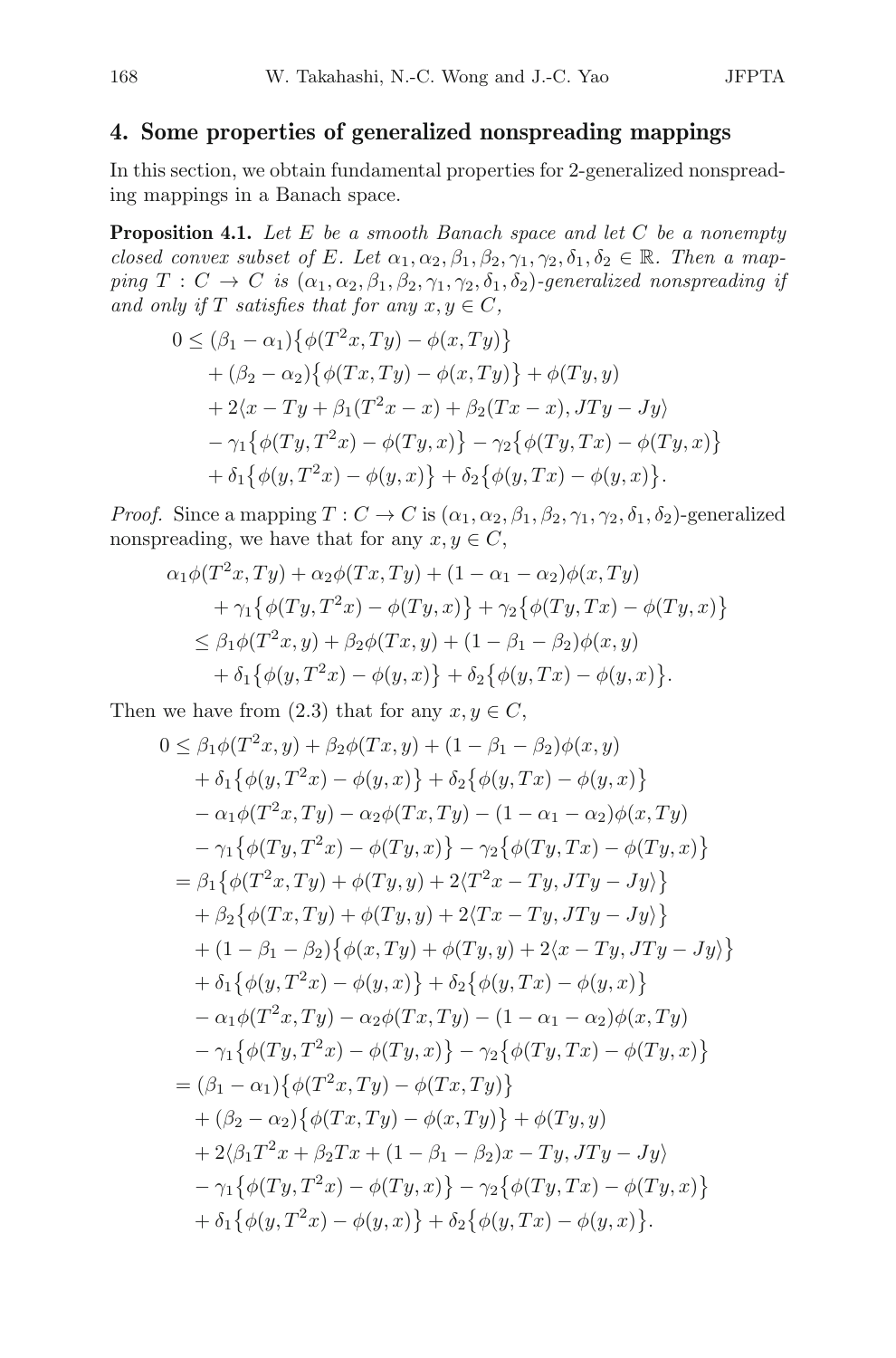Hence we have that for any  $x, y \in C$ ,

$$
0 \leq (\beta_1 - \alpha_1) \{ \phi(T^2x, Ty) - \phi(x, Ty) \} + (\beta_2 - \alpha_2) \{ \phi(Tx, Ty) - \phi(x, Ty) \} + \phi(Ty, y) + 2\langle x - Ty + \beta_1(T^2x - x) + \beta_2(Tx - x), JTy - Jy \rangle - \gamma_1 \{ \phi(Ty, T^2x) - \phi(Ty, x) \} - \gamma_2 \{ \phi(Ty, Tx) - \phi(Ty, x) \} + \delta_1 \{ \phi(y, T^2x) - \phi(y, x) \} + \delta_2 \{ \phi(y, Tx) - \phi(y, x) \}.
$$

This completes the proof.  $\Box$ 

Let  $E$  be a Banach space and let  $C$  be a nonempty subset of  $E$ . Let  $T$ :  $C \to C$  be a mapping. Then  $p \in C$  is an asymptotic fixed point of T (see [17]) if there exists  $\{x_n\} \subset C$  such that  $x_n \to p$  and  $\lim_{n\to\infty} ||x_n - Tx_n|| = 0$ . We denote by  $\hat{F}(T)$  the set of asymptotic fixed points of T. Motivated by the concept of asymptotic fixed points, we have the following result. This result is used in Section 6.

**Proposition 4.2.** Let E be a strictly convex Banach space with a uniformly Gâteaux differentiable norm, let C be a nonempty closed convex subset of  $E$ and let  $T: C \to C$  be a 2-generalized nonspreading mapping with  $F(T) \neq \emptyset$ . Suppose that  $\{x_n\}$  is a sequence in C such that  $x_n \to p$ ,  $\lim_{n\to\infty} ||x_n-Tx_n|| =$ 0 and  $\lim_{n\to\infty}$   $||x_n - T^2x_n|| = 0$ . Then  $p \in F(T)$ .

*Proof.* Since  $T: C \to C$  is a 2-generalized nonspreading mapping, there exist  $\alpha_1, \alpha_2, \beta_1, \beta_2, \gamma_1, \gamma_2, \delta_1, \delta_2 \in \mathbb{R}$  such that for any  $x, y \in C$ ,

$$
\alpha_1 \phi(T^2 x, Ty) + \alpha_2 \phi(T x, Ty) + (1 - \alpha_1 - \alpha_2) \phi(x, Ty) \n+ \gamma_1 \{\phi(T y, T^2 x) - \phi(T y, x)\} + \gamma_2 \{\phi(T y, Tx) - \phi(T y, x)\} \n\leq \beta_1 \phi(T^2 x, y) + \beta_2 \phi(T x, y) + (1 - \beta_1 - \beta_2) \phi(x, y) \n+ \delta_1 \{\phi(y, T^2 x) - \phi(y, x)\} + \delta_2 \{\phi(y, Tx) - \phi(y, x)\}.
$$
\n(4.1)

Let  $\{x_n\}$  be a sequence in C such that  $x_n \rightharpoonup p$ ,  $\lim_{n\to\infty} ||x_n - Tx_n|| = 0$ and  $\lim_{n\to\infty}$   $||x_n - T^2x_n|| = 0$ . Since the norm of E is uniformly Gâteaux differentiable, the duality mapping  $J$  on  $E$  is uniformly norm-to-weak<sup>\*</sup> continuous on each bounded subset of E; see [20]. Using  $\lim_{n\to\infty}||x_n-Tx_n||=0$ and  $\lim_{n\to\infty}$   $||x_n - T^2x_n|| = 0$ , we have  $\lim_{n\to\infty} \langle w, JTx_n - Jx_n \rangle = 0$  and  $\lim_{n\to\infty}\langle w, JT^2x_n - Jx_n\rangle = 0$  for all  $w \in E$ . On the other hand, replacing x by  $x_n$  and y by p in (4.1), we obtain that

$$
\alpha_1 \phi(T^2 x_n, Tp) + \alpha_2 \phi(T x_n, Tp) + (1 - \alpha_1 - \alpha_2) \phi(x_n, Tp) \n+ \gamma_1 \{ \phi(Tp, T^2 x_n) - \phi(Tp, x_n) \} + \gamma_2 \{ \phi(Tp, Tx_n) - \phi(Tp, x_n) \} \n\leq \beta_1 \phi(T^2 x_n, p) + \beta_2 \phi(Tx_n, p) + (1 - \beta_1 - \beta_2) \phi(x_n, p) \n+ \delta_1 \{ \phi(p, T^2 x_n) - \phi(p, x_n) \} + \delta_2 \{ \phi(p, Tx_n) - \phi(p, x_n) \}.
$$
\n(4.2)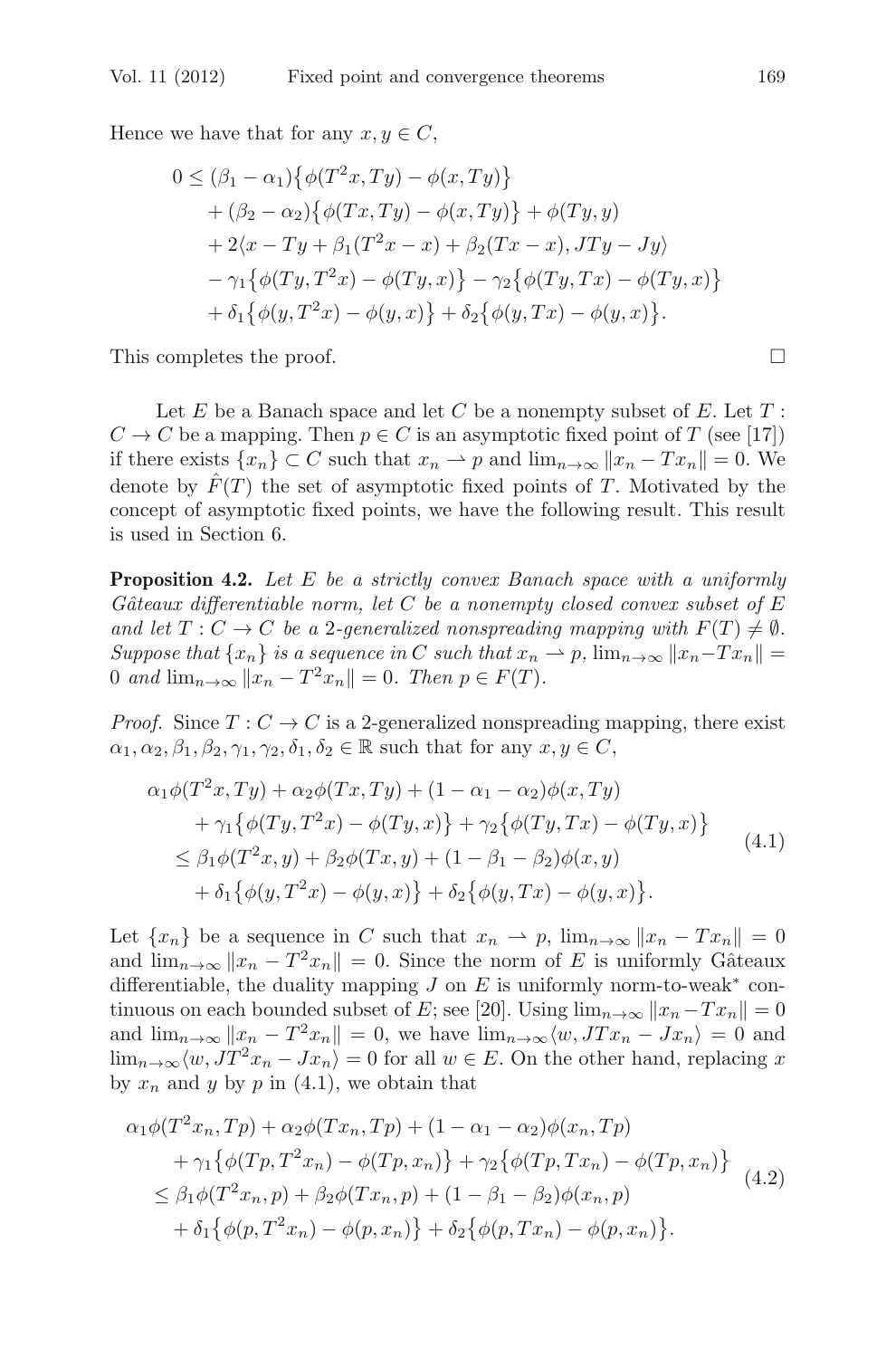We have from Proposition 4.1 and (4.2) that

$$
0 \leq (\beta_1 - \alpha_1) \{ \phi(T^2 x_n, Tp) - \phi(x_n, Tp) \} + (\beta_2 - \alpha_2) \{ \phi(T x_n, Tp) - \phi(x_n, Tp) \} + \phi(Tp, p) + 2\langle x_n - Tp + \beta_1(T^2 x_n - x_n) + \beta_2(T x_n - x_n), JTp - Jp \rangle - \gamma_1 \{ \phi(Tp, T^2 x_n) - \phi(Tp, x_n) \} - \gamma_2 \{ \phi(Tp, Tx_n) - \phi(Tp, x_n) \} + \delta_1 \{ \phi(p, T^2 x_n) - \phi(p, x_n) \} + \delta_2 \{ \phi(p, Tx_n) - \phi(p, x_n) \} = (\beta_1 - \alpha_1) \{ ||T^2 x_n||^2 - ||x_n||^2 - 2\langle T^2 x_n - x_n, JTp \rangle \} + (\beta_2 - \alpha_2) \{ ||Tx_n||^2 - ||x_n||^2 - 2\langle Tx_n - x_n, JTp \rangle \} + \phi(Tp, p) + 2\langle x_n - Tp + \beta_1(T^2 x_n - x_n) + \beta_2(T x_n - x_n), JTp - Jp \rangle - \gamma_1 \{ ||T^2 x_n||^2 - ||x_n||^2 - 2\langle Tp, JT^2 x_n - Jx_n \} - \gamma_2 \{ ||Tx_n||^2 - ||x_n||^2 - 2\langle Ty, JTx_n - Jx_n \} + \delta_1 \{ ||T^2 x_n||^2 - ||x_n||^2 - 2\langle p, JTx_n - Jx_n \} + \delta_2 \{ ||Tx_n||^2 - ||x_n||^2 - 2\langle p, JTx_n - Jx_n \}.
$$

From

$$
|\|T^2x_n\|^2 - \|x_n\|^2| = (||T^2x_n|| + \|x_n||)||T^2x_n|| - \|x_n\||
$$
  
\n
$$
\leq (||T^2x_n|| + \|x_n||)||T^2x_n - x_n||
$$

and

$$
|\|Tx_n\|^2 - \|x_n\|^2| = (\|Tx_n\| + \|x_n\|) |\|Tx_n\| - \|x_n\||
$$
  
\n
$$
\leq ( \|Tx_n\| + \|x_n\|) \|Tx_n - x_n\|,
$$

we have  $||T^2x_n||^2 - ||x_n||^2 \to 0$  and  $||Tx_n||^2 - ||x_n||^2 \to 0$  as  $n \to \infty$ . So, letting  $n \to \infty$  in (4.3), we have that

$$
0 \leq \phi(Tp, p) + 2\langle p - Tp, JTp - Jp \rangle
$$
  
=  $\phi(Tp, p) + \phi(p, p) + \phi(Tp, Tp) - \phi(p, Tp) - \phi(Tp, p)$   
=  $-\phi(p, Tp)$ .

Thus  $\phi(p, Tp) \leq 0$  and then  $\phi(p, Tp) = 0$ . Since E is strictly convex, we obtain  $p = Tp$ . This completes the proof. obtain  $p = Tp$ . This completes the proof.

# **5. Nonlinear ergodic theorem**

Let  $E$  be a smooth Banach space, let  $C$  be a nonempty closed convex subset of E and let J be the duality mapping from E into  $E^*$ . We know that a mapping  $T: C \to C$  is called *n*-generalized nonspreading if T satisfies (3.1). Observe that if  $T: C \to C$  is an *n*-generalized nonspreading mapping and  $F(T) \neq \emptyset$ , then

$$
\phi(u, Ty) \le \phi(u, y)
$$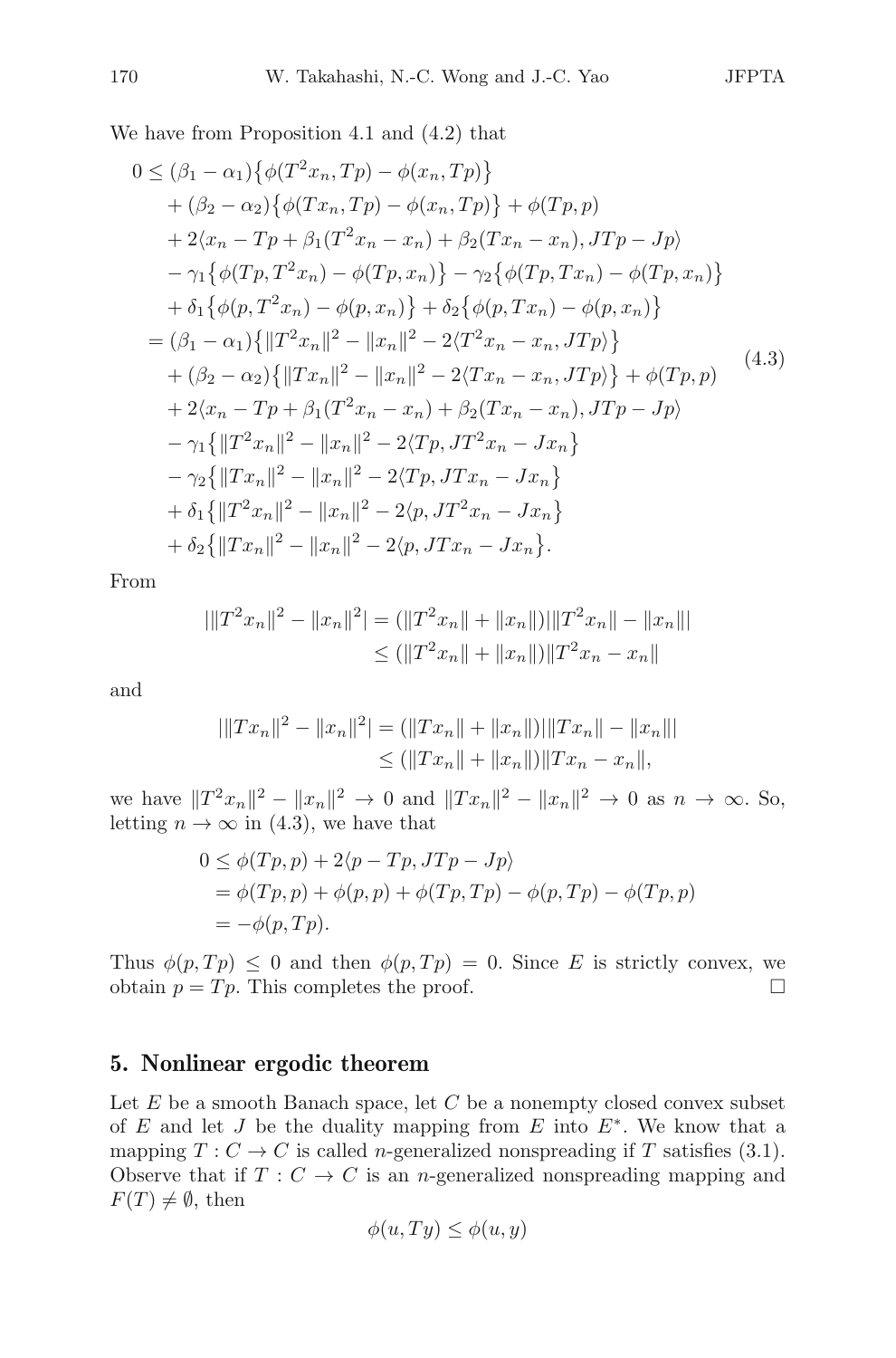for all  $u \in F(T)$  and  $y \in C$ . Indeed, putting  $x = u \in F(T)$  in (3.1), we obtain

$$
\sum_{k=1}^{n} \alpha_k \phi(u, Ty) + \left(1 - \sum_{k=1}^{n} \alpha_k \right) \phi(u, Ty)
$$

$$
+ \sum_{k=1}^{n} \gamma_k \{ \phi(Ty, u) - \phi(Ty, u) \}
$$

$$
\leq \sum_{k=1}^{n} \beta_k \phi(u, y) + \left(1 - \sum_{k=1}^{n} \beta_k \right) \phi(u, y)
$$

$$
+ \sum_{k=1}^{n} \delta_k \{ \phi(y, u) - \phi(y, u) \}.
$$

So, we have that

$$
\phi(u, Ty) \le \phi(u, y) \tag{5.1}
$$
\n
$$
\text{Similarly, putting } u = u \in F(T) \text{ in (2.1) are}
$$

for all  $u \in F(T)$  and  $y \in C$ . Similarly, putting  $y = u \in F(T)$  in (3.1), we obtain that for  $x \in C$ obtain that for  $x \in C$ ,

$$
\sum_{k=1}^{n} \alpha_k \phi(T^{n+1-k}x, u) + \left(1 - \sum_{k=1}^{n} \alpha_k\right) \phi(x, u) \n+ \sum_{k=1}^{n} \gamma_k \{\phi(u, T^{n+1-k}x) - \phi(u, x)\} \n\leq \sum_{k=1}^{n} \beta_k \phi(T^{n+1-k}x, u) + \left(1 - \sum_{k=1}^{n} \beta_k\right) \phi(x, u) \n+ \sum_{k=1}^{n} \delta_k \{\phi(u, T^{n+1-k}x) - \phi(u, x)\}
$$

and hence

$$
\sum_{k=1}^{n} (\alpha_k - \beta_k) \{ \phi(T^{n+1-k}x, u) - \phi(x, u) \}
$$
  
+ 
$$
\sum_{k=1}^{n} (\gamma_k - \delta_k) \{ \phi(u, T^{n+1-k}x) - \phi(u, x) \} \le 0.
$$

If  $\alpha_k - \beta_k = 0$  for all  $k = 1, 2, \ldots, n - 1, \gamma_k \leq \delta_k$  for all  $k = 1, 2, \ldots, n$  and  $\alpha_n > \beta_n$ , then we have from (5.1) that

$$
(\alpha_n - \beta_n) \{ \phi(Tx, u) - \phi(x, u) \}
$$
  
\n
$$
\leq \sum_{k=1}^n (\delta_k - \gamma_k) \{ \phi(u, T^{n+1-k}x) - \phi(u, x) \}
$$
  
\n
$$
\leq 0.
$$

So, we have that

$$
\phi(Tx, u) \le \phi(x, u) \tag{5.2}
$$

for all  $x \in C$  and  $u \in F(T)$ . For example, let us consider a 2-generalized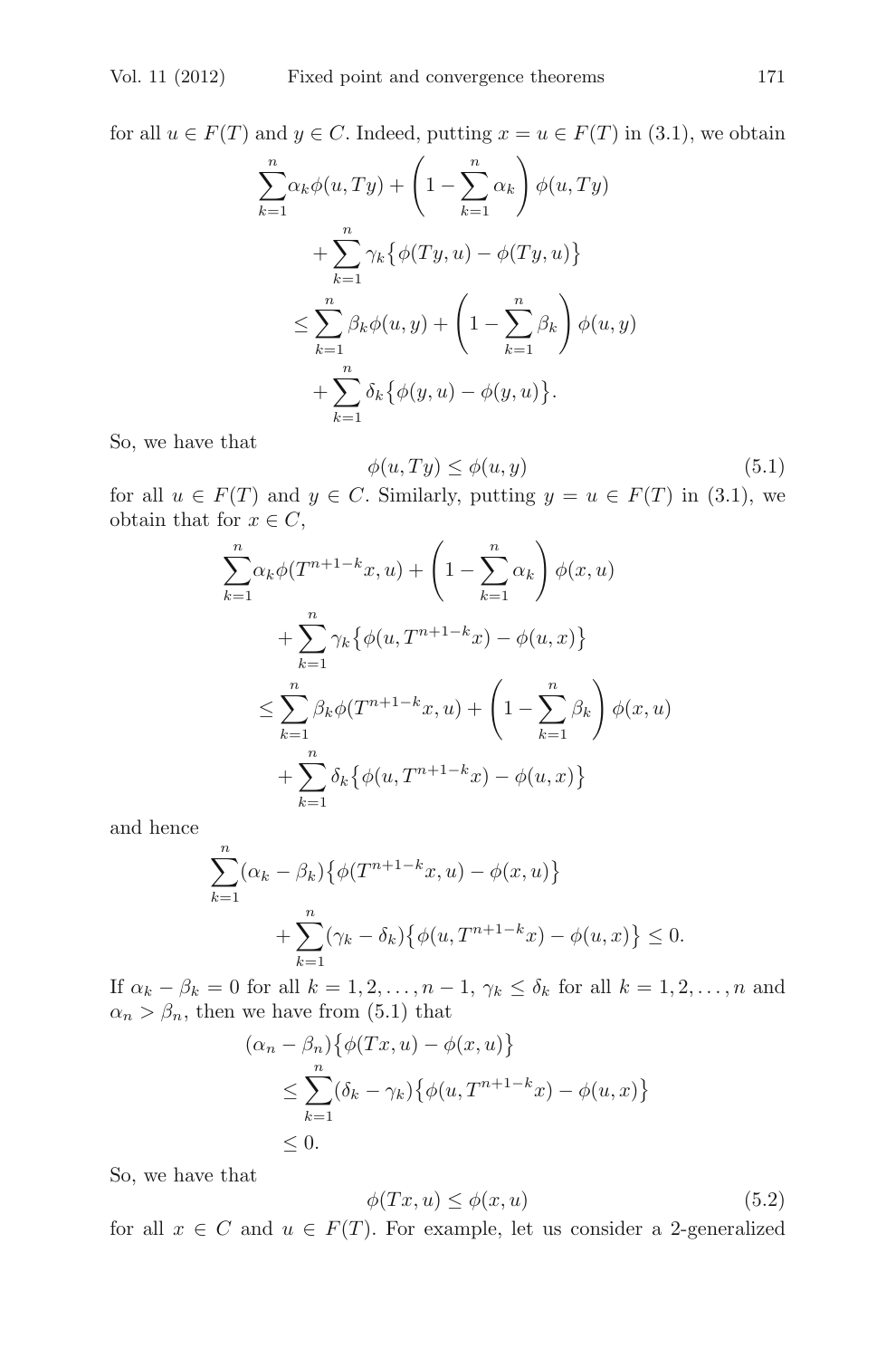nonspreading mapping  $T: C \to C$  which satisfies (3.2); i.e.,

$$
\alpha_1 \phi(T^2 x, Ty) + \alpha_2 \phi(T x, Ty) + (1 - \alpha_1 - \alpha_2) \phi(x, Ty) \n+ \gamma_1 \{ \phi(T y, T^2 x) - \phi(T y, x) \} + \gamma_2 \{ \phi(T y, Tx) - \phi(T y, x) \} \n\le \beta_1 \phi(T^2 x, y) + \beta_2 \phi(T x, y) + (1 - \beta_1 - \beta_2) \phi(x, y) \n+ \delta_1 \{ \phi(y, T^2 x) - \phi(y, x) \} + \delta_2 \{ \phi(y, Tx) - \phi(y, x) \}
$$
\n(5.3)

for all  $x, y \in C$ . Then we have that  $\alpha_1 = \beta_1$ ,  $\alpha_2 > \beta_2$ ,  $\gamma_1 \leq \delta_1$  and  $\gamma_2 \leq \delta_2$ imply that

$$
\phi(Tx, u) \le \phi(x, u)
$$

for all  $x \in C$  and  $u \in F(T)$ . Now using the technique developed by [18, 25], we can prove the following nonlinear ergodic theorem for 2-generalized nonspreading mappings in a Banach space. For proving this result, we need the following lemma.

**Lemma 5.1.** Let E be a uniformly convex Banach space with a Fréchet differentiable norm and let C be a nonempty closed convex sunny generalized nonexpansive retract of E. Let  $T: C \to C$  be a generalized nonexpansive mapping, that is,  $F(T) \neq \emptyset$  and  $\phi(Tx, u) \leq \phi(x, u)$  for all  $x \in C$  and  $u \in F(T)$ . Let R be the sunny generalized nonexpansive retraction of E onto  $F(T)$ . Define, for any  $x \in C$ ,

$$
S_n x = \frac{1}{n} \sum_{k=0}^{n-1} T^k x.
$$

If each weak cluster point of  $\{S_nx\}$  belongs to  $F(T)$ , then  $\{S_nx\}$  converges weakly to the strong limit of  $\{RT^n x\}$ .

*Proof.* We know that since  $C$  is a sunny generalized nonexpansive retract of  $E$ , there exists the sunny generalized nonexpansive retraction  $P$  of  $E$ onto C. On the other hand, since a mapping  $T : C \rightarrow C$  satisfies that  $F(T) \neq \emptyset$  and

$$
\phi(Tx, u) \le \phi(x, u)
$$

for all  $x \in C$  and  $u \in F(T)$ , T is generalized nonexpansive. So, putting  $S = TP$ , we have that S is a generalized nonexpansive mapping of E into itself such that  $F(S) = F(T)$ . Indeed, we have

$$
z \in F(T) \Longleftrightarrow z = Tz \Longleftrightarrow z = Pz = TPz \Longleftrightarrow z = Sz.
$$

So, it follows that  $F(S) = F(T)$ . We also have that for any  $x \in E$  and  $u \in F(S) = F(T),$ 

$$
\phi(Sx, u) = \phi(TPx, u) \le \phi(Px, u) \le \phi(x, u).
$$

So, S is a generalized nonexpansive mapping of E into itself such that  $F(S)$  =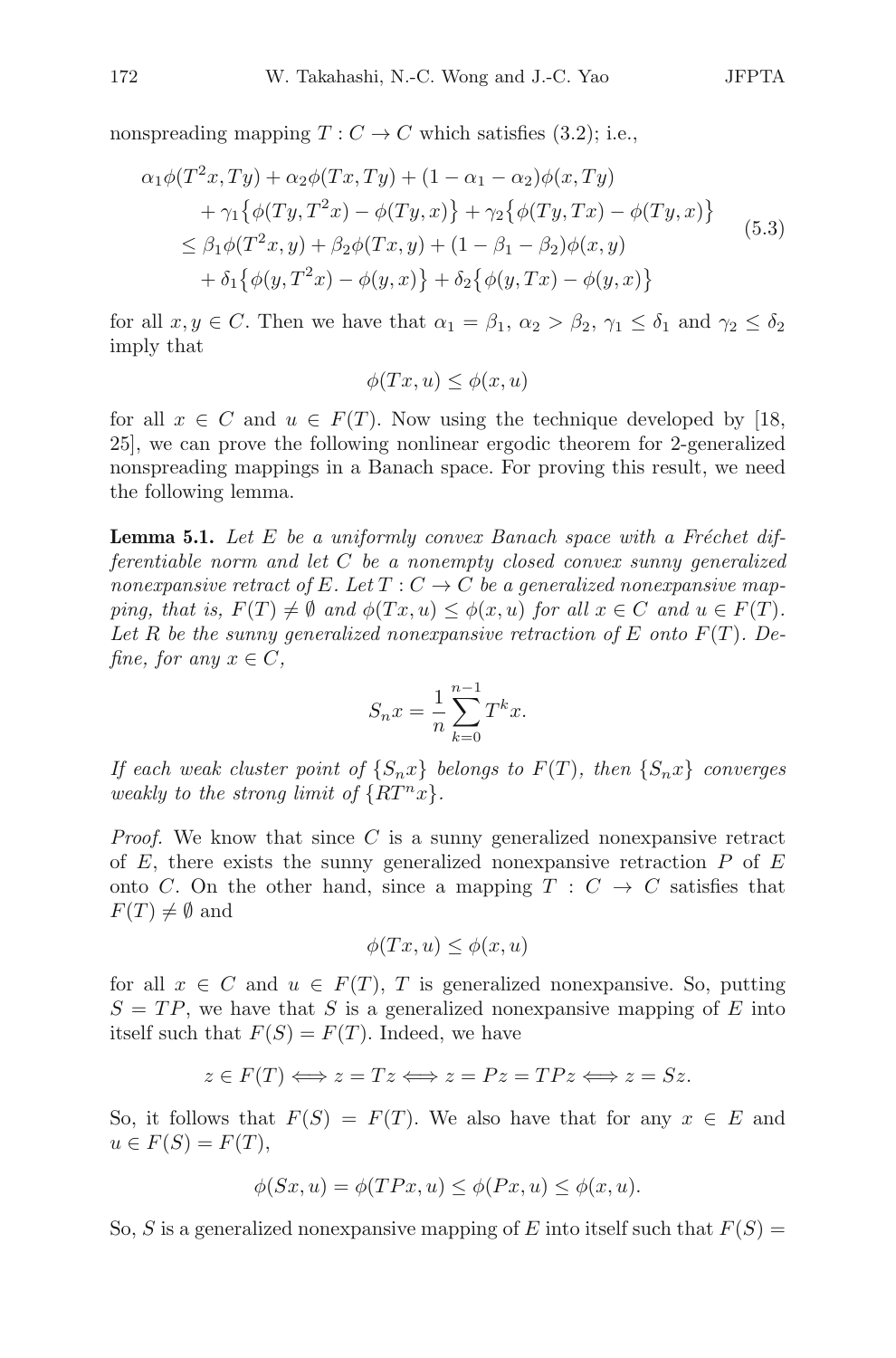$F(T)$ . From Theorems 2.9 and 2.4, there exists the sunny generalized nonexpansive retraction R of E onto  $F(T)$ . From Theorem 2.7, this retraction R is characterized by

$$
Rx = \operatorname{argmin}_{u \in F(T)} \phi(x, u).
$$

We also know from Theorem 2.5 that

$$
0 \le \langle v - Rv, JRv - Ju \rangle \quad \forall u \in F(T), \ v \in C.
$$

Adding up  $\phi(Rv, u)$  to both sides of this inequality, we have

$$
\phi(Rv, u) \leq \phi(Rv, u) + 2\langle v - Rv, JRv - Ju \rangle
$$
  
=  $\phi(Rv, u) + \phi(v, u) + \phi(Rv, Rv) - \phi(v, Rv) - \phi(Rv, u)$  (5.4)  
=  $\phi(v, u) - \phi(v, Rv)$ .

Since  $\phi(Tz, u) \leq \phi(z, u)$  for any  $u \in F(T)$  and  $z \in C$ , it follows that

$$
\phi(T^n x, RT^n x) \leq \phi(T^n x, RT^{n-1} x)
$$
  
 
$$
\leq \phi(T^{n-1} x, RT^{n-1} x).
$$

Hence the sequence  $\phi(T^n x, RT^n x)$  is nonincreasing. Putting  $u = RT^n x$  and  $v = T^m x$  with  $n \leq m$  in (5.4), we have from Theorem 2.3 that

$$
g(||RT^m x - RT^n x||) \leq \phi(RT^m x, RT^n x)
$$
  
\n
$$
\leq \phi(T^m x, RT^n x) - \phi(T^m x, RT^m x)
$$
  
\n
$$
\leq \phi(T^n x, RT^n x) - \phi(T^m x, RT^m x),
$$

where  $q$  is a strictly increasing, continuous and convex real-valued function with  $g(0) = 0$ . From the properties of g,  $\{RT^n x\}$  is a Cauchy sequence. Therefore,  $\{RT^n x\}$  converges strongly to a point  $q \in F(T)$  since  $F(T)$  is closed from Theorem 2.8. Next consider a fixed  $x \in C$  and an arbitrary subsequence  $\{S_{n_i}x\}$  of  $\{S_nx\}$  such that  $S_{n_i}x \to v$ . By assumption, we know that  $v \in F(T)$ . Rewriting the characterization of the retraction R, we have that

$$
0 \le \langle T^k x - RT^k x, JRT^k x - Ju \rangle
$$

and hence

$$
\langle T^k x - RT^k x, Ju - Jq \rangle \le \langle T^k x - RT^k x, JRT^k x - Jq \rangle
$$
  
\n
$$
\le \|T^k x - RT^k x\| \cdot \|JRT^k x - Jq\|
$$
  
\n
$$
\le K \|JRT^k x - Jq\|,
$$

where K is an upper bound for  $||T^kx - RT^kx||$ . Summing up these inequalities for  $k = 0, 1, ..., n = 1$ , we get for  $k = 0, 1, ..., n - 1$ , we get

$$
\left\langle S_n x - \frac{1}{n} \sum_{k=0}^{n-1} RT^k x, Ju - Jq \right\rangle \le K \frac{1}{n} \sum_{k=0}^{n-1} ||JRT^k x - Jq||,
$$

where  $S_n x = \frac{1}{n} \sum_{k=0}^{n-1} T^k x$ . Letting  $n_i \to \infty$  and remembering that J is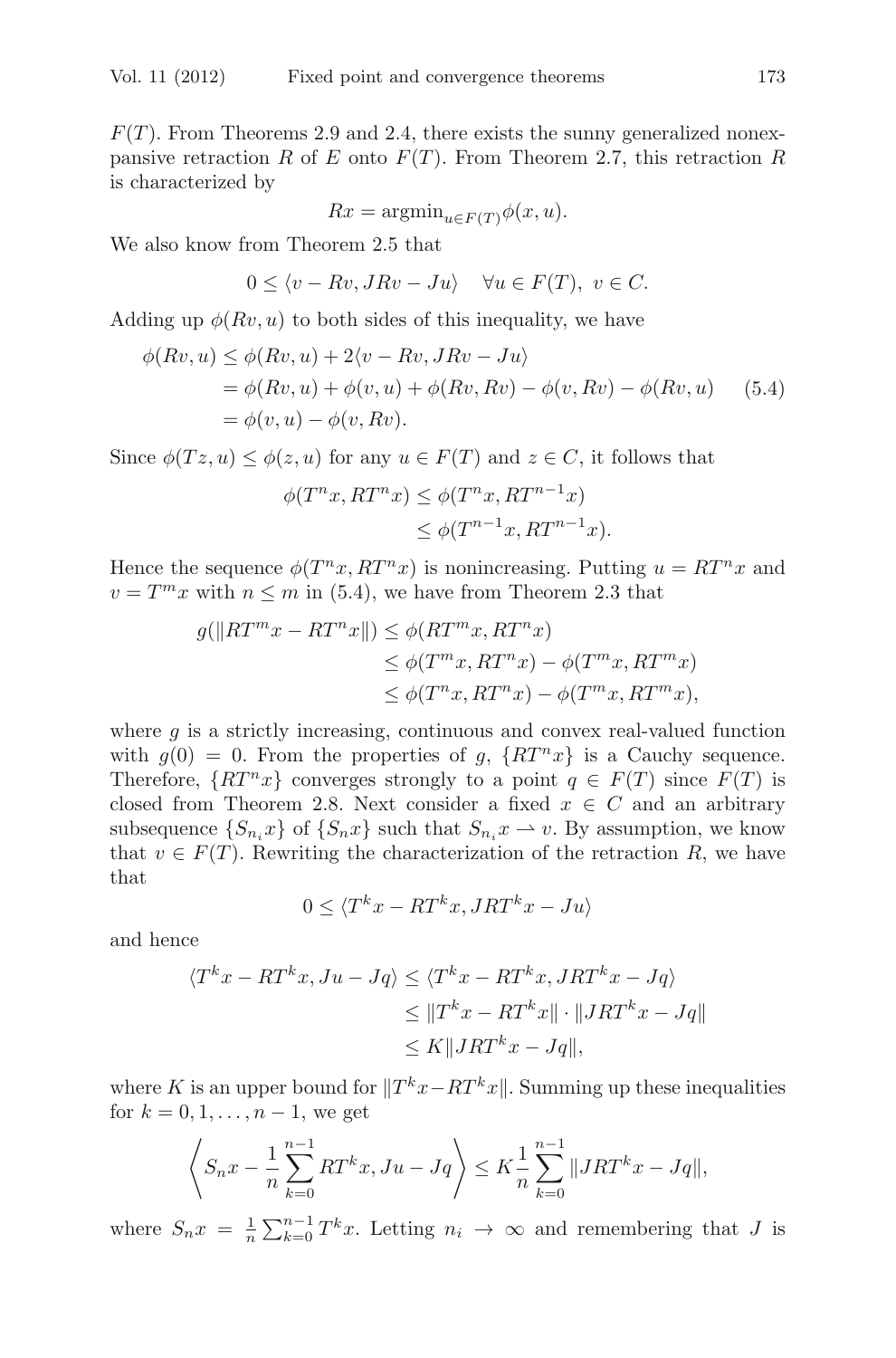continuous, we get

$$
\langle v-q, Ju-Jq \rangle \leq 0.
$$

This holds for any  $u \in F(T)$ . Therefore  $Rv = q$ . But because  $v \in F(T)$ , we have  $v = q$ . Thus the sequence  $\{S_n x\}$  converges weakly to the point q, where  $q = \lim_{n \to \infty} RT^n x$  $q = \lim_{n \to \infty} RT^n x$ .

Using Lemma 5.1, we obtain the following nonlinear ergodic theorems for 2-generalized nonspreading mappings in a Banach space.

**Theorem 5.2.** Let  $E$  be a uniformly convex Banach space with a Fréchet differentiable norm and let  $C$  be a nonempty closed convex sunny generalized nonexpansive retract of E. Let  $T: C \to C$  be a 2-generalized nonspreading mapping with  $F(T) \neq \emptyset$  such that  $\phi(Tx, u) \leq \phi(x, u)$  for all  $x \in C$  and  $u \in F(T)$ . Let R be the sunny generalized nonexpansive retraction of E onto  $F(T)$ . Then, for any  $x \in C$ ,

$$
S_n x = \frac{1}{n} \sum_{k=0}^{n-1} T^k x
$$

converges weakly to an element q of  $F(T)$ , where  $q = \lim_{n \to \infty} RT^n x$ .

*Proof.* Since a 2-generalized nonspreading mapping  $T: C \to C$  with  $F(T) \neq$  $\emptyset$  satisfies that  $\phi(Tx, u) \leq \phi(x, u)$  for all  $x \in C$  and  $u \in F(T)$ , T is generalized nonexpansive. Fix  $x \in C$ . To show the theorem, it is sufficient to show from Lemma 5.1 that each weak cluster point of  $\{S_n x\}$  belongs to  $F(T)$ . Since  $T: C \to C$  is a 2-generalized nonspreading mapping, there exist  $\alpha_1, \alpha_2, \beta_1, \beta_2, \gamma_1, \gamma_2, \delta_1, \delta_2 \in \mathbb{R}$  satisfying (5.3). Since  $F(T) \neq \emptyset$ , we have from (5.1) that  $\phi(u, Ty) \leq \phi(u, y)$  for all  $u \in F(T)$  and  $y \in C$ . Taking a fixed point u of T, we have that for  $x \in C$ ,  $\phi(u, T^n x) \leq \phi(u, x)$  for all  $n \in \mathbb{N}$ . Then  ${T^n x}$  is bounded. Replacing x by  $T^k x$  in (5.3), we have that for any  $y \in C$ and  $k \in \mathbb{N} \cup \{0\},\$ 

$$
\alpha_{1}\phi(T^{k+2}x, Ty) + \alpha_{2}\phi(T^{k+1}x, Ty) + (1 - \alpha_{1} - \alpha_{2})\phi(T^{k}x, Ty) \n+ \gamma_{1}\{\phi(Ty, T^{k+2}x) - \phi(Ty, T^{k}x)\} + \gamma_{2}\{\phi(Ty, T^{k+1}x) - \phi(Ty, T^{k}x)\} \n\leq \beta_{1}\phi(T^{k+2}x, y) + \beta_{2}\phi(T^{k+1}x, y) + (1 - \beta_{1} - \beta_{2})\phi(T^{k}x, y) \n+ \delta_{1}\{\phi(y, T^{k+2}x) - \phi(y, T^{k}x)\} + \delta_{2}\{\phi(y, T^{k+1}x) - \phi(y, T^{k}x)\} \n= \beta_{1}\{\phi(T^{k+2}x, Ty) + \phi(Ty, y) + 2\langle T^{k+2}x - Ty, JTy - Jy\rangle\} \n+ \beta_{2}\{\phi(T^{k+1}x, Ty) + \phi(Ty, y) + 2\langle T^{k+1}x - Ty, JTy - Jy\rangle\} \n+ (1 - \beta_{1} - \beta_{2})\{\phi(T^{k}x, Ty) + \phi(Ty, y) + 2\langle T^{k}x - Ty, JTy - Jy\rangle\} \n+ \delta_{1}\{\phi(y, T^{k+2}x) - \phi(y, T^{k}x)\} + \delta_{2}\{\phi(y, T^{k+1}x) - \phi(y, T^{k}x)\}.
$$
\n(5.5)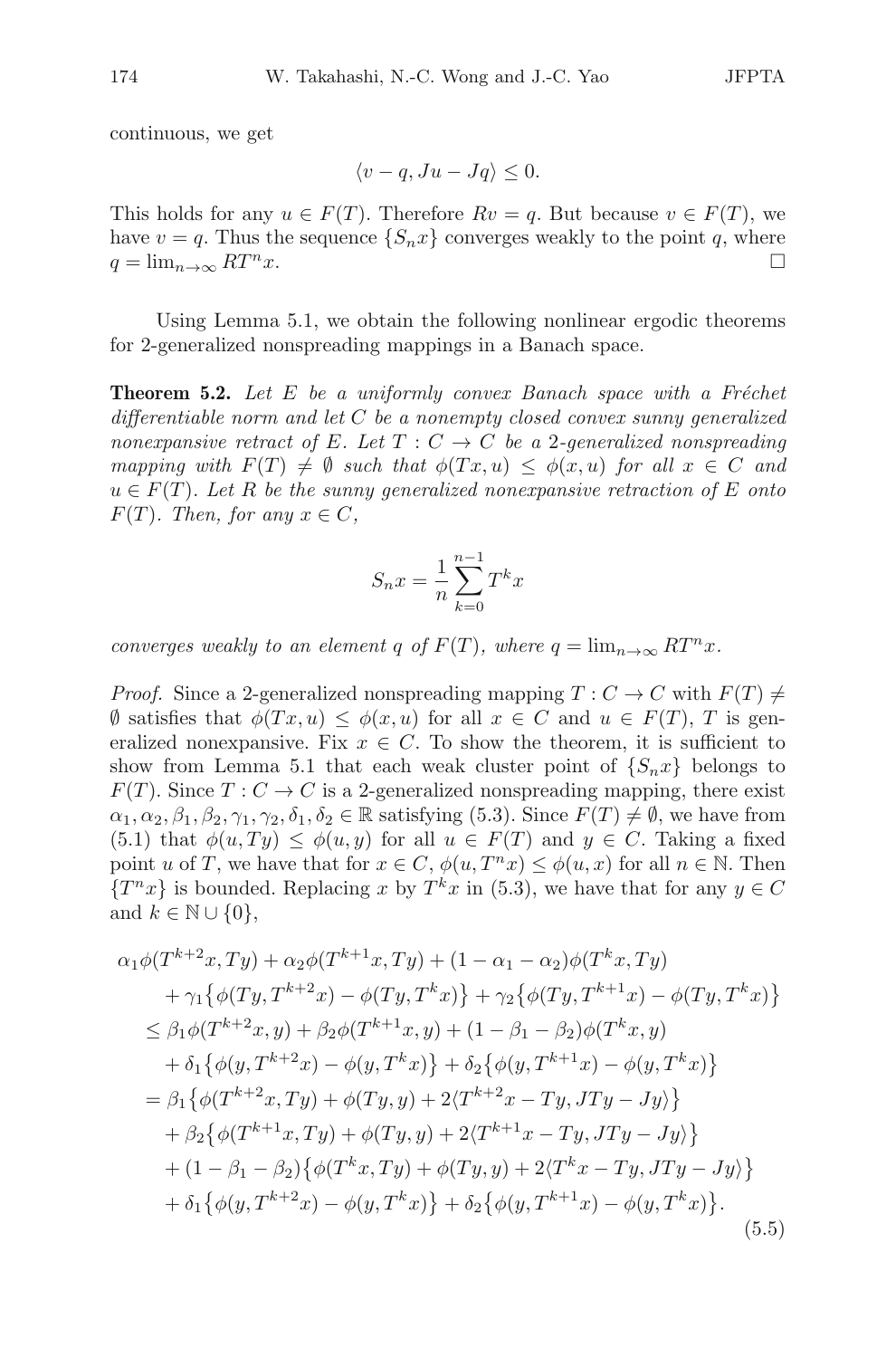Then we have from Proposition 4.1 that

$$
0 \leq (\beta_1 - \alpha_1) \{ \phi(T^{k+2}x, Ty) - \phi(T^kx, Ty) \} + (\beta_2 - \alpha_2) \{ \phi(T^{k+1}x, Ty) - \phi(T^kx, Ty) \} + \phi(Ty, y) + 2(\beta_1 T^{k+2}x + \beta_2 T^{k+1}x + (1 - \beta_1 - \beta_2)T^kx - Ty, JTy - Jy) - \gamma_1 \{ \phi(Ty, T^{k+2}x) - \phi(Ty, T^kx) \} - \gamma_2 \{ \phi(Ty, T^{k+1}x) - \phi(Ty, T^kx) \} + \delta_1 \{ \phi(y, T^{k+2}x) - \phi(y, T^kx) \} + \delta_2 \{ \phi(y, T^{k+1}x) - \phi(y, T^kx) \} = (\beta_1 - \alpha_1) \{ \phi(T^{k+2}x, Ty) - \phi(T^kx, Ty) \} + (\beta_2 - \alpha_2) \{ \phi(T^{k+1}x, Ty) - \phi(T^kx, Ty) \} + \phi(Ty, y) + 2\langle T^kx - Ty + \beta_1(T^{k+2}x - T^kx) + \beta_2(T^{k+1}x - T^kx), JTy - Jy \rangle - \gamma_1 \{ \phi(Ty, T^{k+2}x) - \phi(Ty, T^kx) \} - \gamma_2 \{ \phi(Ty, T^{k+1}x) - \phi(Ty, T^kx) \} + \delta_1 \{ \phi(y, T^{k+2}x) - \phi(y, T^kx) \} + \delta_2 \{ \phi(y, T^{k+1}x) - \phi(y, T^kx) \}.
$$
\n(5.6)

Summing up these inequalities in (5.6) with respect to  $k = 0, 1, \ldots, n-1$  and dividing by  $n$ , we have

$$
0 \leq \frac{1}{n} (\beta_1 - \alpha_1) \{ \phi(T^{n+1}x, Ty) + \phi(T^n x, Ty) - \phi(Tx, Ty) - \phi(x, Ty) \} + \frac{1}{n} (\beta_2 - \alpha_2) \{ \phi(T^n x, Ty) - \phi(x, Ty) \} + \phi(Ty, y) + 2\langle S_n x - Ty, JTy - Jy \rangle + \frac{2}{n} \langle \beta_1(T^{n+1}x + T^n x - Tx - x) + \beta_2(T^n x - x), JTy - Jy \rangle - \frac{1}{n} \gamma_1 \{ \phi(Ty, T^{n+1}x) + \phi(Ty, T^n x) - \phi(Ty, Tx) - \phi(Ty, x) \} - \frac{1}{n} \gamma_2 \{ \phi(Ty, T^n x) - \phi(Ty, x) \} + \frac{1}{n} \delta_1 \{ \phi(y, T^{n+1}x) \phi(y, T^n x) - \phi(y, Tx) - \phi(y, x) \} + \frac{1}{n} \delta_2 \{ \phi(y, T^n x) - \phi(y, x) \},
$$

where  $S_n x = \frac{1}{n} \sum_{k=0}^{n-1} T^k x$ . Since  $\{T^n x\}$  is bounded by assumption,  $\{S_n x\}$  is bounded. Thus we have a subsequence  $\{S_n x\}$  of  $\{S_n x\}$  such that  $\{S_n x\}$ is bounded. Thus we have a subsequence  $\{S_{n,i}\}\$  of  $\{S_n x\}$  such that  $\{S_{n,i} x\}$  converges weakly to a point  $u \in C$ . Letting  $x \to \infty$  in the above inequality converges weakly to a point  $u \in C$ . Letting  $n_i \to \infty$  in the above inequality, we obtain

$$
0 \le \phi(Ty, y) + 2\langle u - Ty, JTy - Jy \rangle.
$$

Putting  $y = u$ , we obtain

$$
0 \leq \phi(Tu, u) + 2\langle u - Tu, JTu - Ju \rangle
$$
  
=  $\phi(Tu, u) + \phi(u, u) + \phi(Tu, Tu) - \phi(u, Tu) - \phi(Tu, u)$   
=  $-\phi(u, Tu)$ .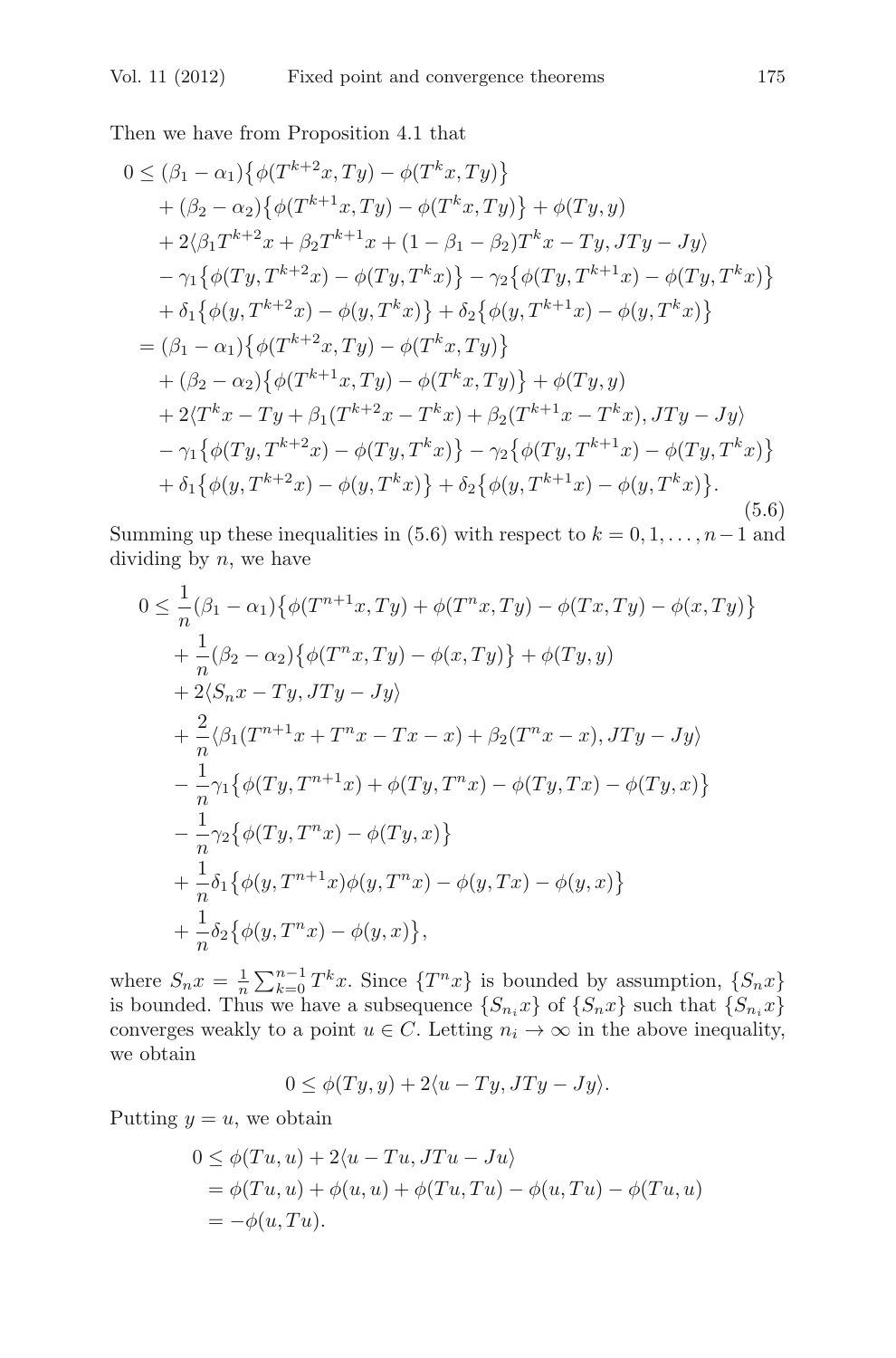Hence we have  $\phi(u, Tu) \leq 0$  and then  $\phi(u, Tu) = 0$ . Since E is strictly convex, we obtain  $u = Tu$ . This completes the proof. we obtain  $u = Tu$ . This completes the proof.

**Theorem 5.3.** Let  $E$  be a uniformly convex Banach space with a Fréchet differentiable norm. Let  $T : E \to E$  be an  $(\alpha, \beta, \gamma, \delta)$ -generalized nonspreading mapping such that  $\alpha > \beta$  and  $\gamma \leq \delta$ . Assume that  $F(T) \neq \emptyset$  and let R be the sunny generalized nonexpansive retraction of E onto  $F(T)$ . Then, for any  $x \in E$ ,

$$
S_n x = \frac{1}{n} \sum_{k=0}^{n-1} T^k x
$$

converges weakly to an element q of  $F(T)$ , where  $q = \lim_{n \to \infty} RT^n x$ .

*Proof.* Since the identity mapping  $I$  is a sunny generalized nonexpansive retract of E onto  $E$ , E is a nonempty closed convex sunny generalized nonexpansive retract of E. We also know that  $\alpha > \beta$ , together with  $\gamma < \delta$ , implies that

$$
\phi(Tx, u) \le \phi(x, u)
$$

for all  $x \in E$  and  $u \in F(T)$ . So, we have the desired result from Theorem 5.1.  $\Box$ 

**Theorem 5.4 (see** [10]). Let  $H$  be a Hilbert space and let  $C$  be a nonempty closed convex subset of H. Let  $T: C \to C$  be a generalized hybrid mapping with  $F(T) \neq \emptyset$  and let P be the metric projection of H onto  $F(T)$ . Then, for any  $x \in C$ ,

$$
S_n x = \frac{1}{n} \sum_{k=0}^{n-1} T^k x
$$

converges weakly to an element p of  $F(T)$ , where  $p = \lim_{n \to \infty} PT^n x$ .

*Proof.* Since C is a nonempty closed convex subset of  $H$ , there exists the metric projection of  $H$  onto  $C$ . In a Hilbert space, the metric projection of H onto C is equivalent to the sunny generalized nonexpansive retraction of E onto C. On the other hand, a generalized hybrid mapping  $T: C \to C$  with  $F(T) \neq \emptyset$  is quasi-nonexpansive; i.e.,

$$
\phi(Tx, u) = ||Tx - u||^2 \le ||x - u||^2 = \phi(x, u)
$$

for all  $x \in C$  and  $u \in F(T)$ . So, we have the desired result from Theorem 5.1.  $\Box$ 

**Remark.** We do not know whether a nonlinear ergodic theorem of Baillon's type for nonspreading mappings holds or not.

#### **6. Weak convergence theorems**

In this section, we prove a weak convergence theorem of Mann's iteration for generalized nonspreading mappings in a Banach space. For proving it, we need the following two lemmas. The following lemma was obtained by Takahashi and Yao [28].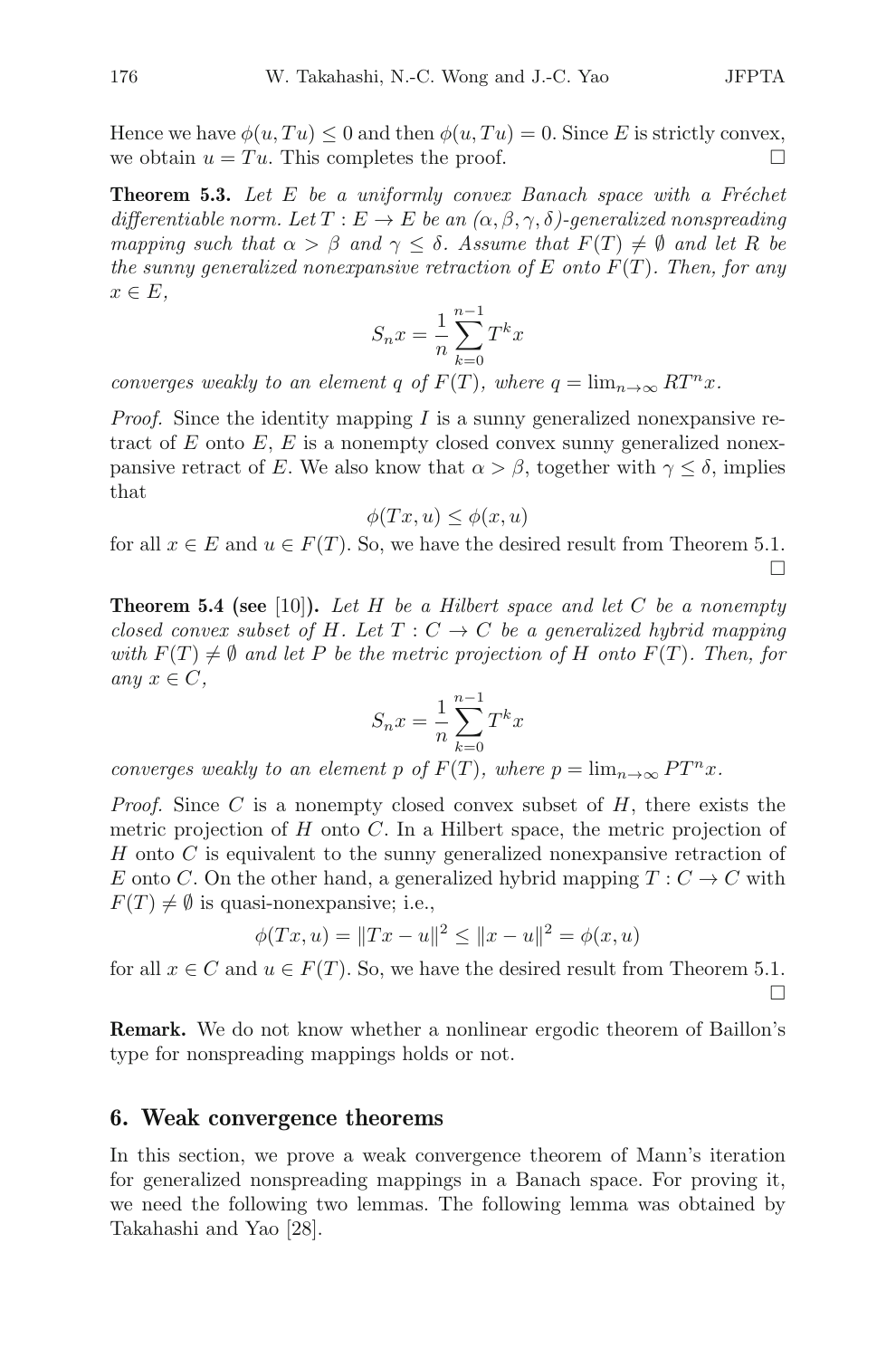**Lemma 6.1.** Let E be a smooth and uniformly convex Banach space and let  $C$  be a nonempty closed subset of  $E$  such that  $JC$  is closed and convex. Let  $T: C \to C$  be a generalized nonexpansive mapping such that  $F(T) \neq \emptyset$ . Let  $\{\alpha_n\}$  be a sequence of real numbers such that  $0 \leq \alpha_n < 1$  and let  $\{x_n\}$  be a sequence in C generated by  $x_1 = x \in C$  and

$$
x_{n+1} = R_C(\alpha_n x_n + (1 - \alpha_n)Tx_n) \quad \forall n \in \mathbb{N},
$$

where  $R_C$  is a sunny generalized nonexpansive retraction of E onto C. Then  ${R_{F(T)}x_n}$  converges strongly to an element z of  $F(T)$ , where  $R_{F(T)}$  is a sunny generalized nonexpansive retraction of  $C$  onto  $F(T)$ .

From Lemma 2.2, we also have the following result. For the sake of completeness, we give the proof.

**Lemma 6.2.** Let E be a uniformly convex Banach space and let  $r > 0$ . Then there exists a strictly increasing, continuous and convex function  $g : [0, \infty) \rightarrow$  $[0, \infty)$  such that  $g(0) = 0$  and

$$
||ax + by + cz||^{2} \le a||x||^{2} + b||y||^{2} + c||z||^{2} - abg(||x - y||)
$$

for all  $x, y \in B_r$  and  $a, b, c \ge 0$  with  $a + b + c = 1$ , where  $B_r = \{z \in E$ :  $||z|| \leq r$ .

*Proof.* If  $a + b = 0$ , then

$$
||ax + by + cz||2 = ||cz||2 = c2 ||z||2 \le c||z||2
$$
  
= a||x||<sup>2</sup> + b||y||<sup>2</sup> + c||z||<sup>2</sup> - abg(||x - y||).

 $^{2}$ 

If  $a + b > 0$ , then we have from Lemma 2.2 that

$$
||ax + by + cz||^{2} = ||(a + b) \left(\frac{a}{a + b}x + \frac{b}{a + b}y\right) + cz||^{2}
$$
  
\n
$$
\leq (a + b) ||\frac{a}{a + b}x + \frac{b}{a + b}y||^{2} + c||z||^{2}
$$
  
\n
$$
- (a + b)cg \left( \left\| \frac{a}{a + b}x + \frac{b}{a + b}y - z \right\| \right)
$$
  
\n
$$
\leq (a + b) ||\frac{a}{a + b}x + \frac{b}{a + b}y||^{2} + c||z||^{2}
$$
  
\n
$$
\leq (a + b) \left( \frac{a}{a + b} ||x||^{2} + \frac{b}{a + b} ||y||^{2}
$$
  
\n
$$
- \frac{a}{a + b} \frac{b}{a + b} g(||x - y||) \right) + c||z||^{2}
$$
  
\n
$$
= a||x||^{2} + b||y||^{2} + c||z||^{2} - \frac{ab}{a + b} g(||x - y||)
$$
  
\n
$$
\leq a||x||^{2} + b||y||^{2} + c||z||^{2} - abg(||x - y||).
$$

This completes the proof.  $\Box$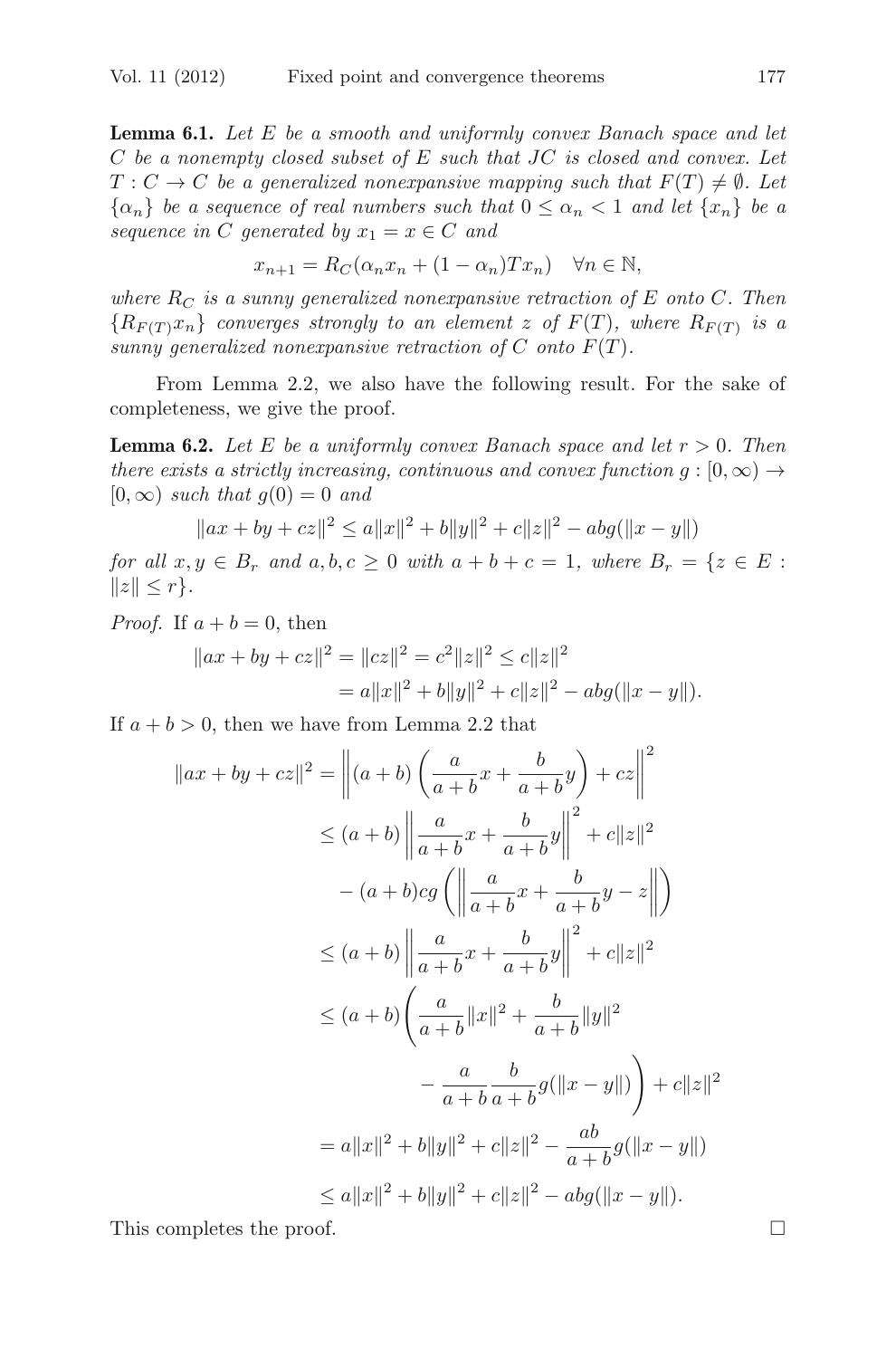Using Lemmas 6.1 and 6.2, and the technique developed by [6], we prove the following theorem.

**Theorem 6.3.** Let E be a uniformly convex and uniformly smooth Banach space and let  $C$  be a nonempty closed convex sunny generalized nonexpansive retract of E. Let  $T: C \to C$  be a 2-generalized nonspreading mapping with  $F(T) \neq \emptyset$  such that  $\phi(Tx, u) \leq \phi(x, u)$  for all  $x \in C$  and  $u \in F(T)$ . Let R be the sunny generalized nonexpansive retraction of E onto  $F(T)$ . Let  $\{a_n\}, \{b_n\}$ and  $\{c_n\}$  be sequences of real numbers such that  $0 < a \leq a_n, b_n, c_n \leq b < 1$ and  $a_n + b_n + c_n = 1$  for all  $n \in \mathbb{N}$ . Suppose  $\{x_n\}$  is the sequence generated by  $x_1 = x \in C$  and  $x_n$ 

$$
x_{n+1} = a_n x_n + b_n T x_n + c_n T^2 x_n \quad \forall n \in \mathbb{N}.
$$

Then  $\{x_n\}$  converges weakly to an element z of  $F(T)$ , where  $z=\lim_{n\to\infty}Rx_n$ . *Proof.* Let  $m \in F(T)$ . By the assumption, we know that T is a generalized nonexpansive mapping of  $C$  into itself. So, we have

$$
\phi(x_{n+1}, m) = \phi(a_n x_n + b_n T x_n + c_n T^2 x_n, m)
$$
  
\n
$$
\le a_n \phi(x_n, m) + b_n \phi(T x_n, m) + c_n \phi(T^2 x_n, m)
$$
  
\n
$$
\le a_n \phi(x_n, m) + b_n \phi(x_n, m) + c_n \phi(x_n, m)
$$
  
\n
$$
= \phi(x_n, m).
$$

Thus  $\lim_{n\to\infty}\phi(x_n,m)$  exists. Then we have that  $\{x_n\}$  is bounded. This implies that  $\{Tx_n\}$  and  $\{T^2x_n\}$  are bounded. Put

$$
r = \sup_{n \in \mathbb{N}} \{ ||x_n||, ||Tx_n||, ||T^2x_n|| \}.
$$

Using Lemma 6.2, we have that

$$
\phi(x_{n+1}, m) = \phi(a_n x_n + b_n T x_n + c_n T^2 x_n, m)
$$
  
\n
$$
\leq ||a_n x_n + b_n T x_n + c_n T^2 x_n||^2
$$
  
\n
$$
- 2\langle a_n x_n + b_n T x_n + c_n T^2 x_n, Jm \rangle + ||m||^2
$$
  
\n
$$
\leq a_n ||x_n||^2 + b_n ||Tx_n||^2 + c_n ||T^2 x_n||^2
$$
  
\n
$$
- a_n b_n g(||Tx_n - x_n||) - 2a_n \langle x_n, Jm \rangle
$$
  
\n
$$
- 2b_n \langle Tx_n, Jm \rangle - 2c_n \langle T^2 x_n, Jm \rangle + ||m||^2
$$
  
\n
$$
= a_n (||x_n||^2 - 2\langle x_n, Jm \rangle + ||m||^2)
$$
  
\n
$$
+ b_n (||Tx_n||^2 - 2\langle Tx_n, Jm \rangle + ||m||^2)
$$
  
\n
$$
+ c_n (||T^2 x_n||^2 - 2\langle T^2 x_n, Jm \rangle + ||m||^2) - a_n b_n g(||Tx_n - x_n||)
$$
  
\n
$$
= a_n \phi(x_n, m) + b_n \phi(T x_n, m) + c_n \phi(T^2 x_n, m)
$$
  
\n
$$
- a_n b_n g(||Tx_n - x_n||)
$$
  
\n
$$
\leq a_n \phi(x_n, m) + b_n \phi(x_n, m) + c_n \phi(x_n, m)
$$
  
\n
$$
- a_n b_n g(||Tx_n - x_n||)
$$
  
\n
$$
= \phi(x_n, m) - a_n b_n g(||Tx_n - x_n||).
$$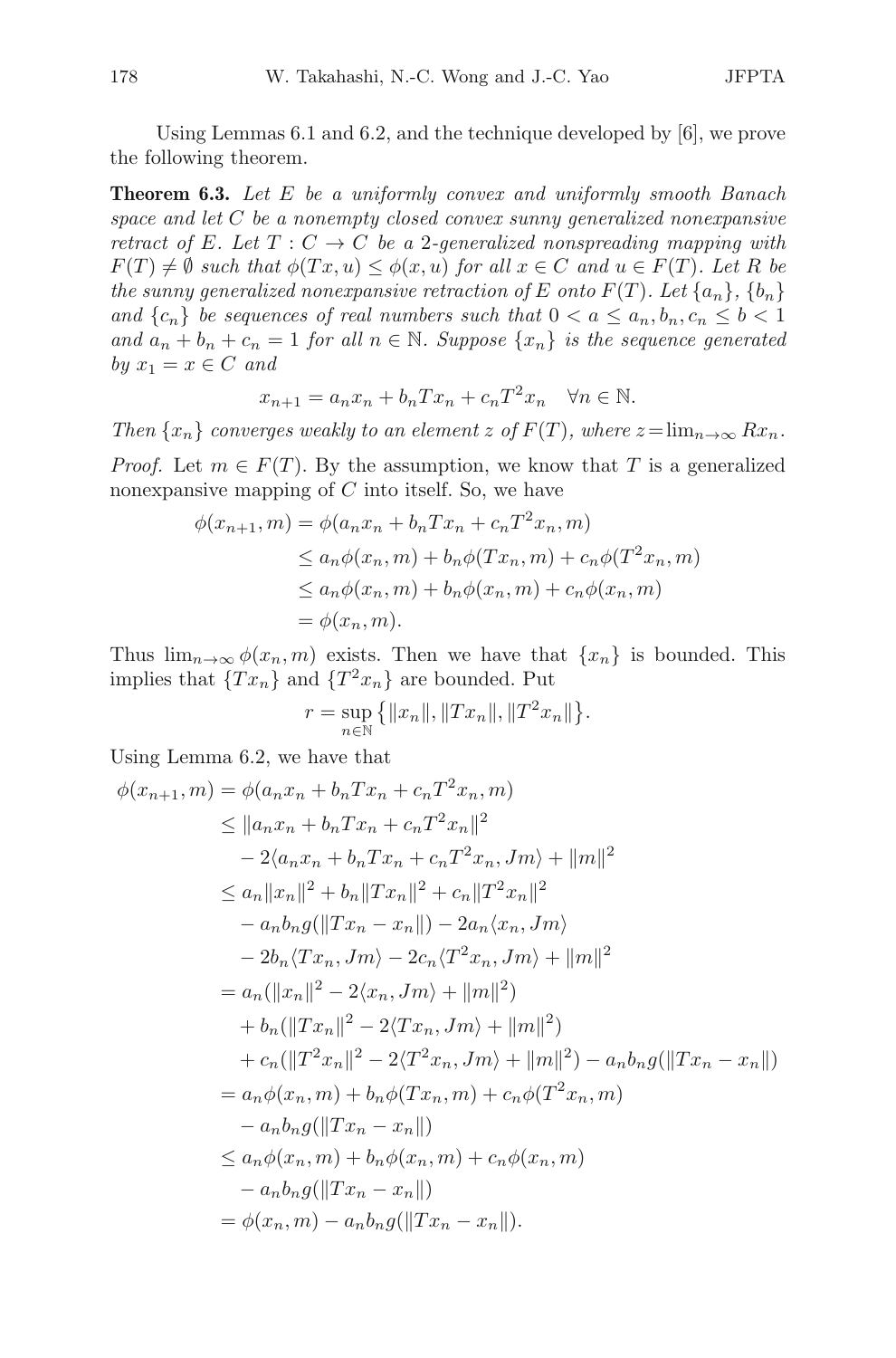Then we obtain that

$$
a_n b_n g(||Tx_n - x_n||) \leq \phi(x_n, m) - \phi(x_{n+1}, m).
$$

From the assumptions of  $\{a_n\}$  and  $\{b_n\}$ , we have

$$
\lim_{n \to \infty} g(||Tx_n - x_n||) = 0.
$$
\n(6.1)

Similarly, we have that

$$
\phi(x_{n+1}, m) = \phi(a_n x_n + b_n T x_n + c_n T^2 x_n, m)
$$
  
\n
$$
\leq ||a_n x_n + b_n T x_n + c_n T^2 x_n||^2
$$
  
\n
$$
- 2\langle a_n x_n + b_n T x_n + c_n T^2 x_n, Jm \rangle + ||m||^2
$$
  
\n
$$
\leq a_n ||x_n||^2 + b_n ||Tx_n||^2 + c_n ||T^2 x_n||^2 - a_n c_n g(||T^2 x_n - x_n||)
$$
  
\n
$$
- 2a_n \langle x_n, Jm \rangle - 2b_n \langle Tx_n, Jm \rangle - 2c_n \langle T^2 x_n, Jm \rangle + ||m||^2
$$
  
\n
$$
\leq a_n \phi(x_n, m) + b_n \phi(x_n, m) + c_n \phi(x_n, m) - a_n c_n g(||T^2 x_n - x_n||)
$$
  
\n
$$
\leq \phi(x_n, m) - a_n c_n g(||T^2 x_n - x_n||).
$$

Then we obtain that

$$
a_n c_n g(||T^2 x_n - x_n||) \leq \phi(x_n, m) - \phi(x_{n+1}, m).
$$

From the assumptions of  $\{a_n\}$  and  $\{c_n\}$ , we have

$$
\lim_{n \to \infty} g(\|T^2 x_n - x_n\|) = 0.
$$
\n(6.2)

Since E is reflexive and  $\{x_n\}$  is bounded, there exists a subsequence  $\{x_{n_i}\}$ of  $\{x_n\}$  such that  $x_{n_i} \rightharpoonup v$  for some  $v \in C$ . We have from (6.1), (6.2) and Proposition 4.2 that v is a fixed point of T. Let  $\{x_{n_i}\}\$  and  $\{x_{n_j}\}\$  be two subsequences of  $\{x_n\}$  such that  $x_{n_i} \rightharpoonup u$  and  $x_{n_j} \rightharpoonup v$ . We know that  $u, v \in$  $F(T)$ . Put  $a = \lim_{n \to \infty} (\phi(x_n, u) - \phi(x_n, v))$ . Since

$$
\phi(x_n, u) - \phi(x_n, v) = 2\langle x_n, Jv - Ju \rangle + ||u||^2 - ||v||^2,
$$

we have  $a = 2\langle u, Jv - Ju \rangle + ||u||^2 - ||v||^2$  and  $a = 2\langle v, Jv - Ju \rangle + ||u||^2 - ||v||^2$ . From these equalities, we obtain

$$
\langle u-v, Ju-Jv \rangle = 0.
$$

Since E is strictly convex, it follows that  $u = v$ . Therefore,  $\{x_n\}$  converges weakly to an element u of  $F(T)$ . On the other hand, we know from Lemma 6.1 that  ${R_{F(T)}x_n}$  converges strongly to an element z of  $F(T)$ . From Lemma 2.5, we also have

$$
\langle x_n - R_{F(T)} x_n, JR_{F(T)} x_n - Ju \rangle \ge 0.
$$

So, we have  $\langle u - z, Jz - Ju \rangle \geq 0$ . Since J is monotone, we also have  $\langle u - z, Jz - Ju \rangle$  $z, Jz - Ju \leq 0$ . So, we have  $\langle u - z, Jz - Ju \rangle = 0$ . Since E is strictly convex, we have  $z = u$ . This completes the proof. we have  $z = u$ . This completes the proof.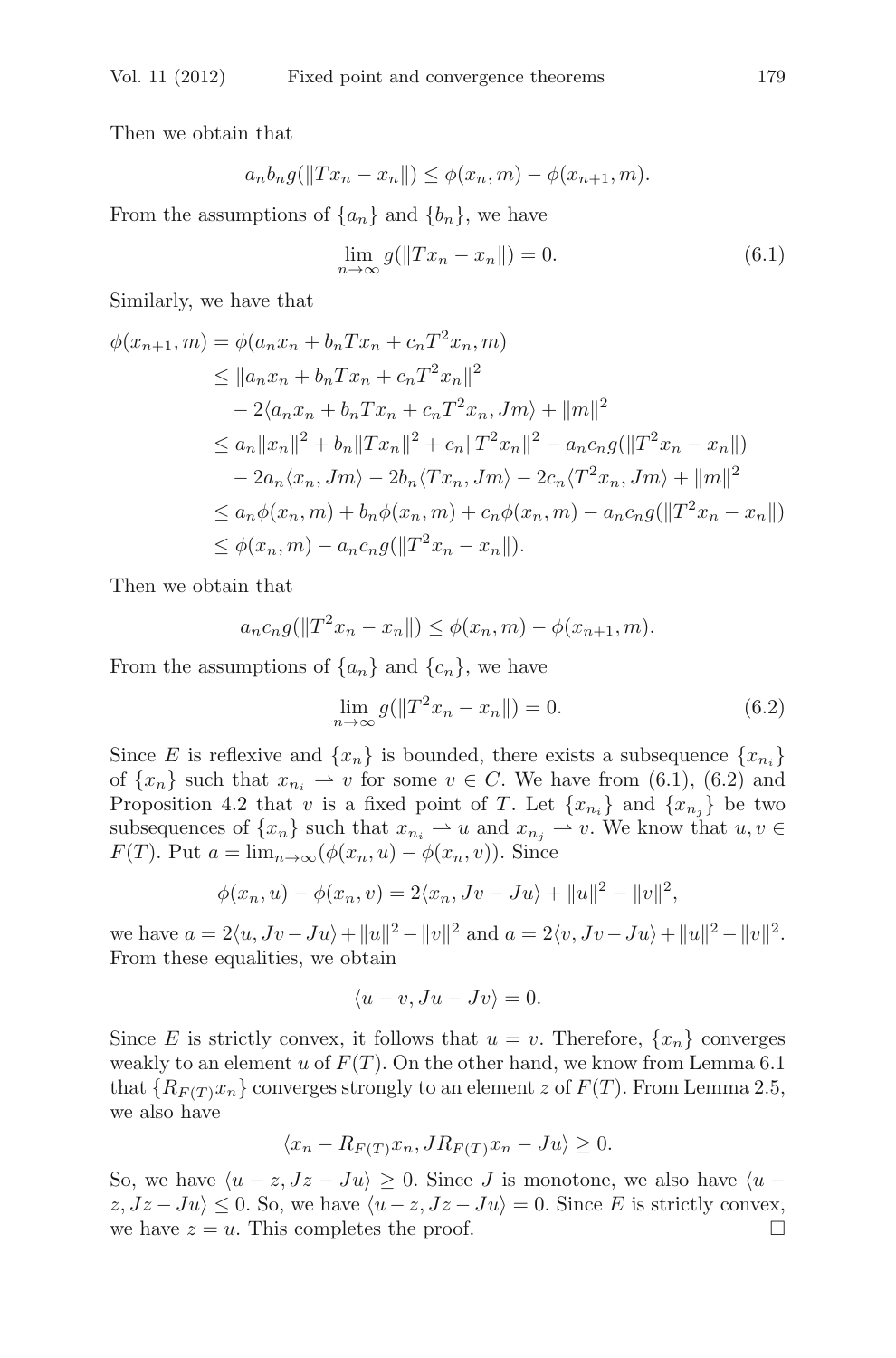Using Theorem 6.3, we can prove the following weak convergence theorems; see also [24].

**Theorem 6.4.** Let E be a uniformly convex and uniformly smooth Banach space. Let  $T : E \to E$  be an  $(\alpha_1, \alpha_2, \beta_1, \beta_2, \gamma_1, \gamma_2, \delta_1, \delta_2)$ -generalized nonspreading mapping such that  $\alpha_1 = \beta_1$ ,  $\alpha_2 > \beta_2$ ,  $\gamma_1 \leq \delta_1$  and  $\gamma_2 \leq \delta_2$ . Assume that  $F(T) \neq \emptyset$  and let R be the sunny generalized nonexpansive retraction of E onto  $F(T)$ . Let  $\{a_n\}$ ,  $\{b_n\}$  and  $\{c_n\}$  be sequences of real numbers such that  $0 < a \leq a_n, b_n, c_n \leq b < 1$  and  $a_n + b_n + c_n = 1$  for all  $n \in \mathbb{N}$ . Suppose  ${x_n}$  is the sequence generated by  $x_1 = x \in C$  and

$$
x_{n+1} = a_n x_n + b_n T x_n + c_n T^2 x_n \quad \forall n \in \mathbb{N}.
$$

Then  $\{x_n\}$  converges weakly to an element z of  $F(T)$ , where  $z=\lim_{n\to\infty}Rx_n$ .

*Proof.* Since the identity mapping  $I$  is a sunny generalized nonexpansive retract of  $E$  onto  $E$ ,  $E$  is a nonempty closed convex sunny generalized nonexpansive retract of E. We also know that  $\alpha_1 = \beta_1$  and  $\alpha_2 > \beta_2$  together with  $\gamma_1 \leq \delta_1$  and  $\gamma_2 \leq \delta_2$  imply that

$$
\phi(Tx, u) \le \phi(x, u)
$$

for all  $x \in E$  and  $u \in F(T)$ . So, we have the desired result from Theorem 6.3.  $\Box$ 

**Theorem 6.5 (see** [16]). Let  $H$  be a Hilbert space and let  $C$  be a nonempty closed convex subset of H. Let  $T: C \to C$  be a 2-generalized hybrid mapping with  $F(T) \neq \emptyset$  and let P be the metric projection of H onto  $F(T)$ . Let  $\{a_n\}$ ,  ${b_n}$  and  ${c_n}$  be sequences of real numbers such that  $0 < a \leq a_n, b_n, c_n \leq a_n$  $b < 1$  and  $a_n + b_n + c_n = 1$  for all  $n \in \mathbb{N}$ . Suppose  $\{x_n\}$  is the sequence generated by  $x_1 = x \in C$  and

$$
x_{n+1} = a_n x_n + b_n T x_n + c_n T^2 x_n \quad \forall n \in \mathbb{N}.
$$

Then  $\{x_n\}$  converges weakly to an element z of  $F(T)$ , where  $z=\lim_{n\to\infty}Px_n$ .

*Proof.* Since  $C$  is a nonempty closed convex subset of  $H$ , there exists the metric projection of  $H$  onto  $C$ . In a Hilbert space, the metric projection of  $H$  onto  $C$  is equivalent to the sunny generalized nonexpansive retraction of E onto C. On the other hand, a 2-generalized hybrid mapping  $T: C \to C$ with  $F(T) \neq \emptyset$  is quasi-nonexpansive; i.e.,

$$
\phi(Tx, u) = ||Tx - u||^2 \le ||x - u||^2 = \phi(x, u)
$$

for all  $x \in C$  and  $u \in F(T)$ . So, we have the desired result from Theorem 6.3.  $\Box$ 

**Remark.** We do not know whether a weak convergence theorem of Mann's type for nonspreading mappings holds or not.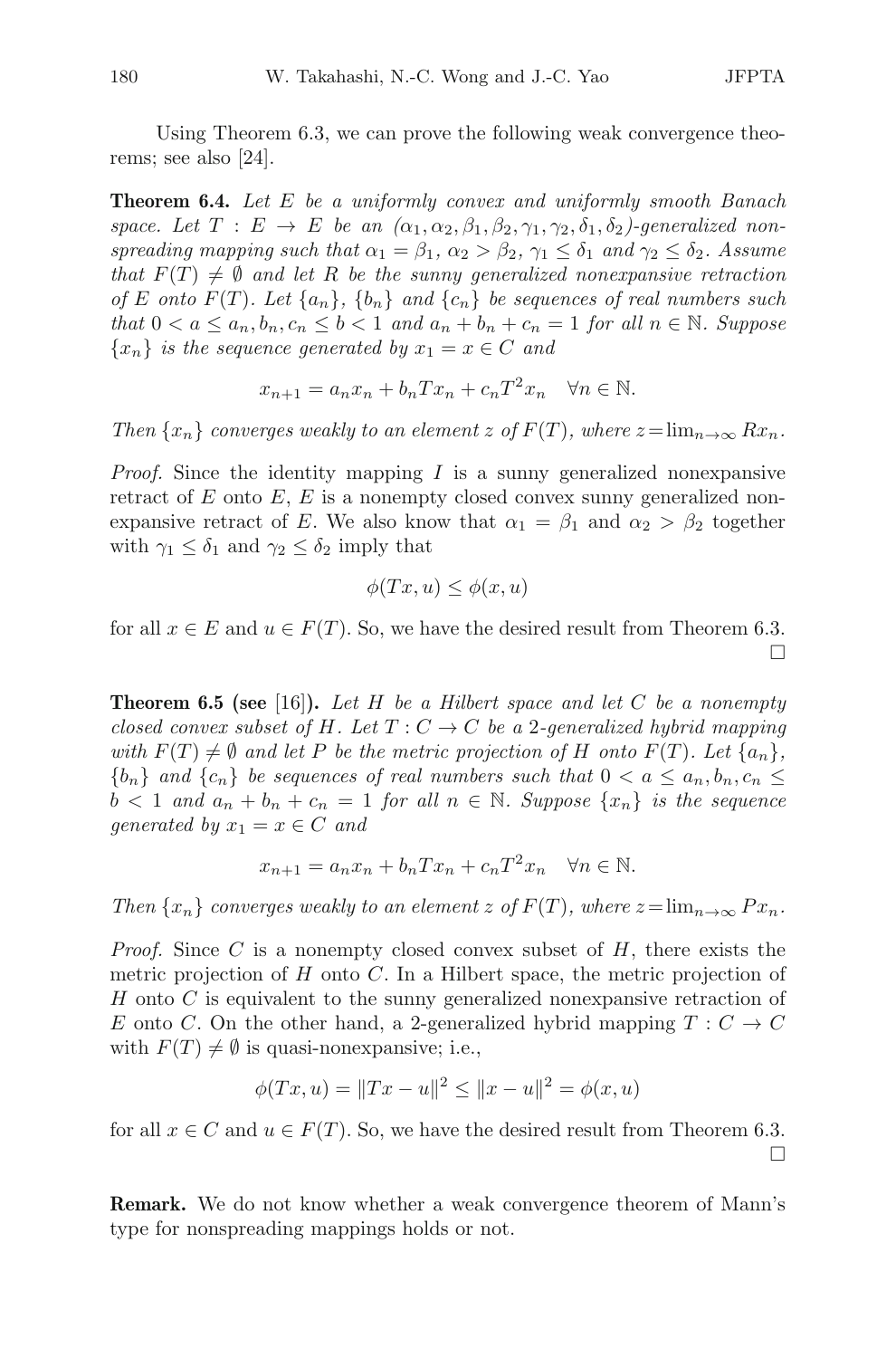#### **Acknowledgements**

The first author was partially supported by Grant-in-Aid for Scientific Research No. 23540188 from Japan Society for the Promotion of Science. The second and the third authors were partially supported by the grant NSC 99- 2115-M-110-007-MY3 and the grant NSC 99-2115-M-037-002-MY3, respectively.

## **References**

- [1] Y. I. Alber, Metric and generalized projections in Banach spaces: Properties and applications. In: Theory and Applications of Nonlinear Operators of Accretive and Monotone Type (A. G. Kartsatos, ed.), Marcel Dekker, New York, 1996, 15–50.
- $[2]$  J.-B. Baillon, Un théorème de type ergodique pour les contractions non linéaires dans un espace de Hilbert. C. R. Acad. Sci. Paris Sér. A-B 280 (1975), 1511– 1514.
- [3] F. E. Browder, Convergence theorems for sequences of nonlinear operators in Banach spaces. Math. Z. **100** (1967), 201–225.
- [4] K. Goebel and W. A. Kirk, Topics in Metric Fixed Point Theory. Cambridge Studies in Advanced Mathematics 28, Cambridge University Press, Cambridge, 1990.
- [5] T. Ibaraki and W. Takahashi, A new projection and convergence theorems for the projections in Banach spaces. J. Approx. Theory **149** (2007), 1–14.
- [6] T. Ibaraki and W. Takahashi, Weak convergence theorem for new nonexpansive mappings in Banach spaces and its applications. Taiwanese J. Math. **11** (2007), 929–944.
- [7] T. Ibaraki and W. Takahashi, Generalized nonexpansive mappings and a proximal-type algorithm in Banach spaces. In: Nonlinear Analysis and Optimization I: Nonlinear Analysis, Contemp. Math. 513, Amer. Math. Soc., Providence, RI, 2010, 169–180.
- [8] S. Itoh and W. Takahashi, The common fixed point theory of singlevalued mappings and multivalued mappings. Pacific J. Math. **79** (1978), 493–508.
- [9] S. Kamimura and W. Takahashi, Strong convergence of a proximal-type algorithm in a Banach apace. SIAM J. Optim. **13** (2002), 938–945.
- [10] P. Kocourek, W. Takahashi and J.-C. Yao, Fixed point theorems and weak convergence theorems for generalized hybrid mappings in Hilbert spaces. Taiwanese J. Math. **14** (2010), 2497–2511.
- [11] P. Kocourek, W. Takahashi and J.-C. Yao, Fixed point theorems and ergodic theorems for nonlinear mappings in Banach spaces. Adv. Math. Econ. **15** (2011), 67–88.
- [12] F. Kohsaka and W. Takahashi, Generalized nonexpansive retractions and a proximal-type algorithm in Banach spaces. J. Nonlinear Convex Anal. **8** (2007), 197–209.
- [13] F. Kohsaka and W. Takahashi, Existence and approximation of fixed points of firmly nonexpansive-type mappings in Banach spaces. SIAM. J. Optim. **19** (2008), 824–835.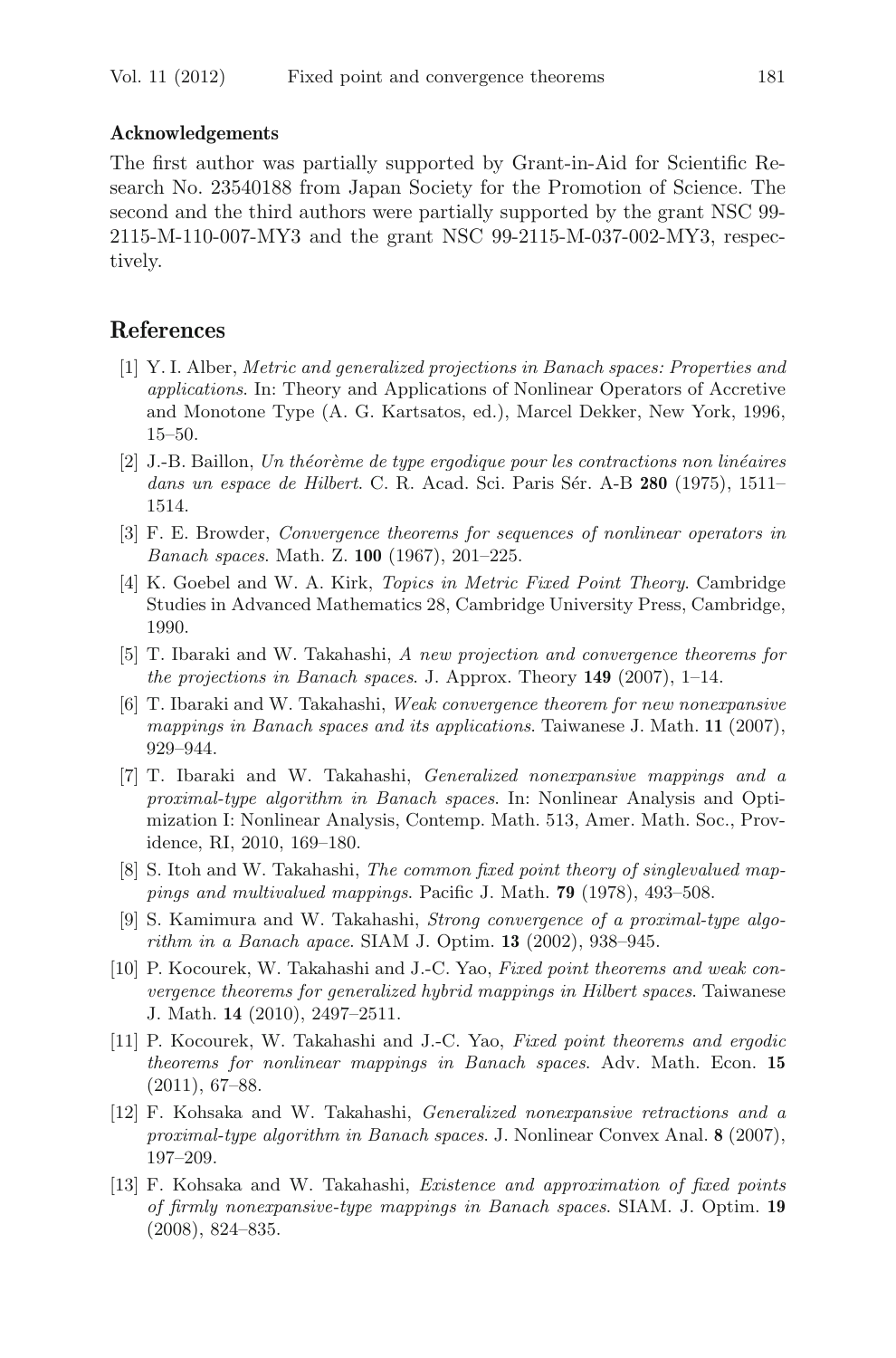- [14] F. Kohsaka and W. Takahashi, Fixed point theorems for a class of nonlinear mappings related to maximal monotone operators in Banach spaces. Arch. Math. (Basel) **91** (2008), 166–177.
- [15] W. R. Mann, Mean value methods in iteration. Proc. Amer. Math. Soc. **4** (1953), 506–510.
- [16] T. Maruyama, W. Takahashi and M. Yao, Fixed point and mean ergodic theorems for new nonlinear mappings in Hilbert spaces. J. Nonlinear Convex Anal. **12** (2011), 185–197.
- [17] S. Reich, A weak convergence theorem for the alternating method with Bregman distances. In: Theory and Applications of Nonlinear Operators of Accretive and Monotone Type (A. G. Kartsatos, ed.), Marcel Dekker, New York, 1996, 313– 318.
- [18] W. Takahashi, A nonlinear ergodic theorem for an amenable semigroup of nonexpansive mappings in a Hilbert space. Proc. Amer. Math. Soc. **81** (1981), 253– 256.
- [19] W. Takahashi, Nonlinear Functional Analysis. Yokohoma Publishers, Yokohoma, 2000.
- [20] W. Takahashi, Convex Analysis and Approximation of Fixed Points. Yokohama Publishers, Yokohama, 2000 (in Japanese).
- [21] W. Takahashi, Introduction to Nonlinear and Convex Analysis. Yokohoma Publishers, Yokohoma, 2009.
- [22] W. Takahashi, Fixed point theorems for new nonlinear mappings in a Hilbert space. J. Nonlinear Convex Anal. **11** (2010), 79–88.
- [23] W. Takahashi, Resolvents, nonlinear operators and strong convergence theorems in Banach spaces. In: Nonlinear Analysis and Convex Analysis, Yokohama Publishers, Yokohama, 2010, 341–363.
- [24] W. Takahashi and I. Termwuttipong, Weak convergence theorems for 2 generalized hybrid mappings in Hilbert spaces, J. Nonlinear Convex Anal. **12** (2011), 241–255.
- [25] W. Takahashi and M. Toyoda, Weak convergence theorems for nonexpansive mappings and monotone mappings. J. Optim. Theory Appl. **118** (2003), 417– 428.
- [26] W. Takahashi, N.-C. Wong and J.-C. Yao, Fixed point theorems for three new nonlinear mappings in Banach spaces. J. Nonlinear Convex Anal., to appear.
- [27] W. Takahashi and J.-C. Yao, Nonlinear operators of monotone type and convergence theorems with equilibrium problems in Banach spaces. Taiwanese J. Math. **15** (2011), 787–818.
- [28] W. Takahashi and J.-C. Yao, Weak and strong convergence theorems for positively homogeneous nonexpansive mappings in Banach spaces. Taiwanese J. Math. **15** (2011), 961–980.
- [29] H. K. Xu, Inequalities in Banach spaces with applications. Nonlinear Anal. **16** (1991), 1127–1138.